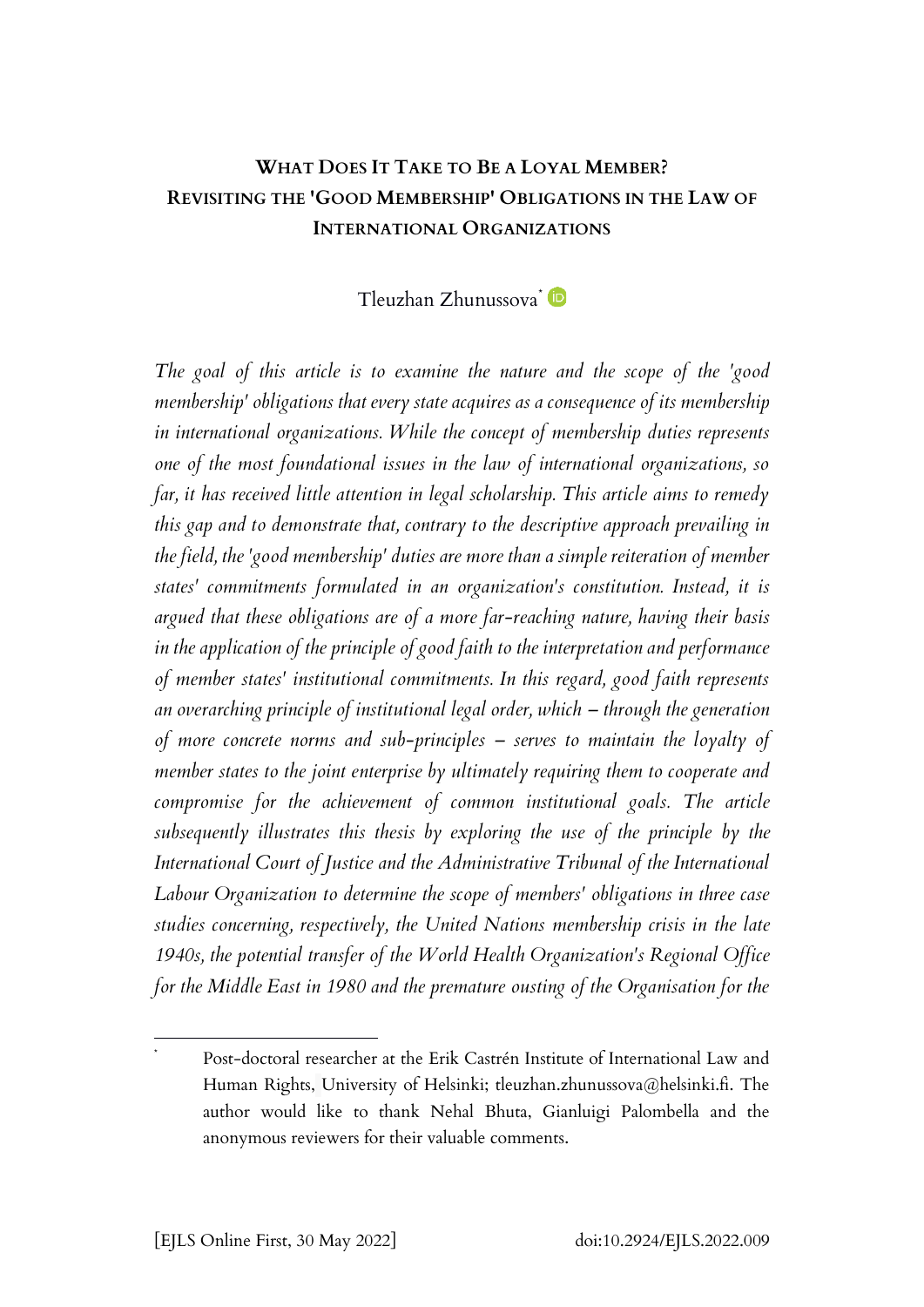*Prohibition of Chemical Weapons' Director-General in 2003. The resulting analysis underscores the potential normative value of good faith, which can contribute to the continuous development of institutional legal order while protecting the primacy of common endeavour from manifestations of excessive unilateralism by the member states.*

**Keywords:** international organizations; member states; membership duties; principle of good faith; treaty interpretation

#### **I. INTRODUCTION**

It is commonplace in the law of international organizations to speak about the so-called 'duties of good membership' or the 'duties of loyal cooperation' that every member acquires as a consequence of its membership in international organizations. In fact, most treaties establishing international organizations contain provisions providing for such 'good membership' duties, with one of the most common formulations found in Article 2(2) of the United Nations (UN) Charter, requiring the UN member States to 'fulfil in good faith the obligations assumed by them in accordance with the present Charter'. <sup>1</sup> Another prominent example is contained in Article 4(3) of the Treaty on European Union (TEU), which calls on European Union (EU) Member States to 'facilitate the achievement of the Union's tasks and refrain from any measure which could jeopardise the attainment of the Union's objectives'. 2

<sup>2</sup> Consolidated Version of the Treaty on European Union [2008] OJ C115/13 (TEU) art 4(3).

<sup>&</sup>lt;sup>1</sup> Charter of the United Nations (adopted 26 June 1945, entered into force 24 October 1945) 892 UNTS 119 (UN Charter) art 2(2). For other examples of 'good membership' clauses, see Jan Klabbers, *An Introduction to International Institutional Law* (Cambridge University Press 2002) 194-95; Henry G Schermers and Niels Blokker, *International Institutional Law: Unity Within Diversity: Fifth Edition* (Martinus Nijhoff 2011) 121–22.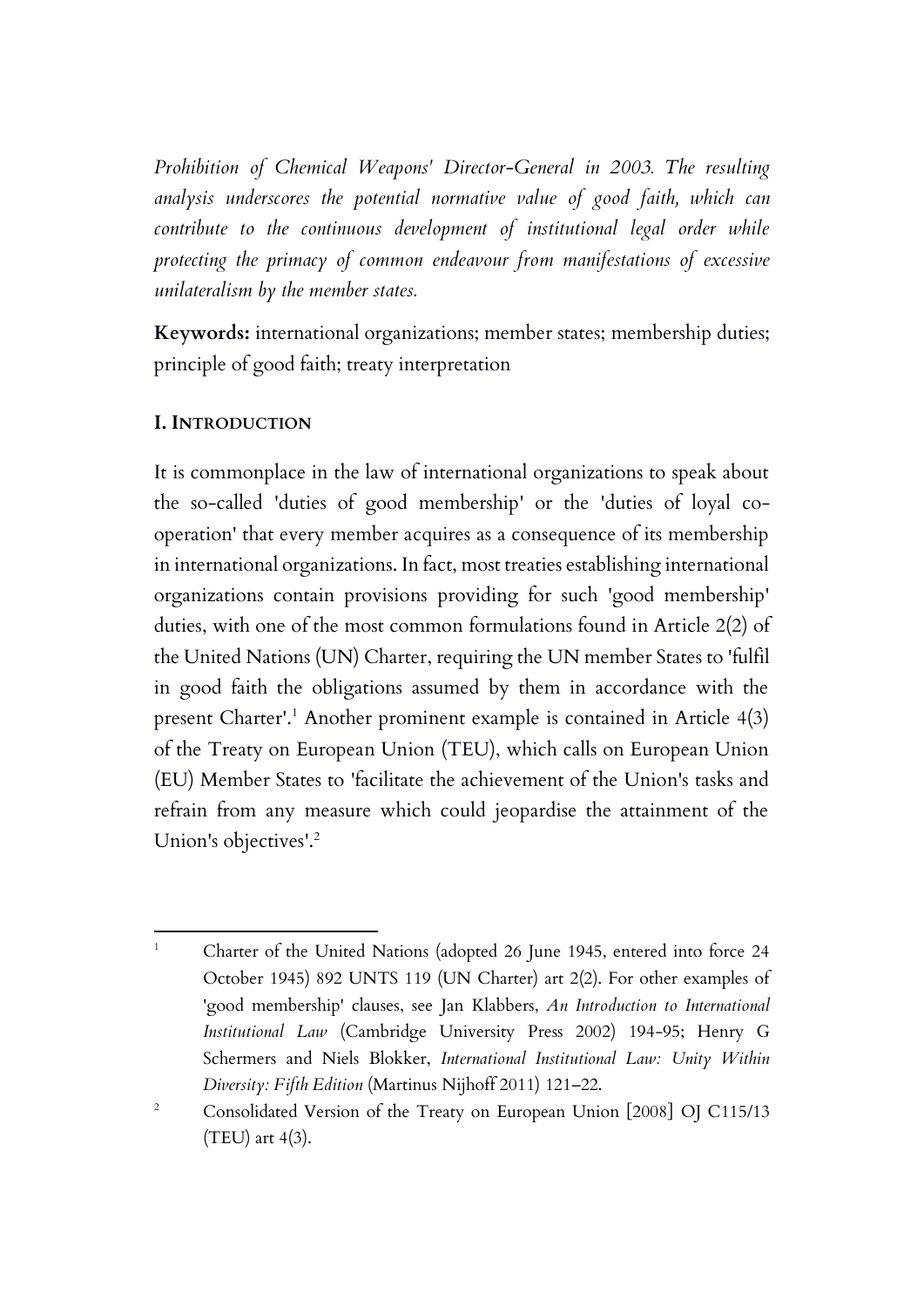While the concept of membership duties represents one of the most foundational issues in the law of international organizations, its comprehensive examination in the field is lacking. The classical sources in the discipline tend merely to provide a summary of the most typical membership-related duties found in constitutions of most international organizations, such as the duty to contribute to the organization's budget or to grant privileges and immunities to its staff.<sup>3</sup> These expressly formulated duties arise directly from the text of these treaties and, as such, do not require further elaboration. However, this approach does not account for a number of membership obligations that are not specified in an organization's constitution and that instead have been developed in the case law of international courts and tribunals, as well as the work of the International Law Commission (ILC) and several scholarly writings.<sup>4</sup> Indeed, in the absence of specific treaty provisions providing for these duties – ranging from the duty to consider non-binding decisions of international organizations to the duty to cover their debts towards third parties – their legal basis is not evident. As a consequence, the lack of a comprehensive conceptualization of the 'good membership' obligations that could account for both explicit and implicit duties makes it hard to identify their full scope. This, in turn, makes it hard to evaluate the legal parameters within which the contestation of power between international organizations and their member states takes place.

Against this background, the goal of this article is to shed light on the nature and scope of 'good membership' obligations in the law of international organizations. The main argument presented herein is that these obligations stem from the application of the principle of good faith to the interpretation

<sup>3</sup> See, for example, Schermers and Blokker, *International Institutional Law* (n 1) 121; Klabbers, *An Introduction to International Institutional Law* (n 1) 194).

These include, for instance, the duty to consider non-binding recommendations of the UN General Assembly, as well as the obligation to cover the organization's debts towards third parties. For a detailed discussion, see text to footnotes 22-26.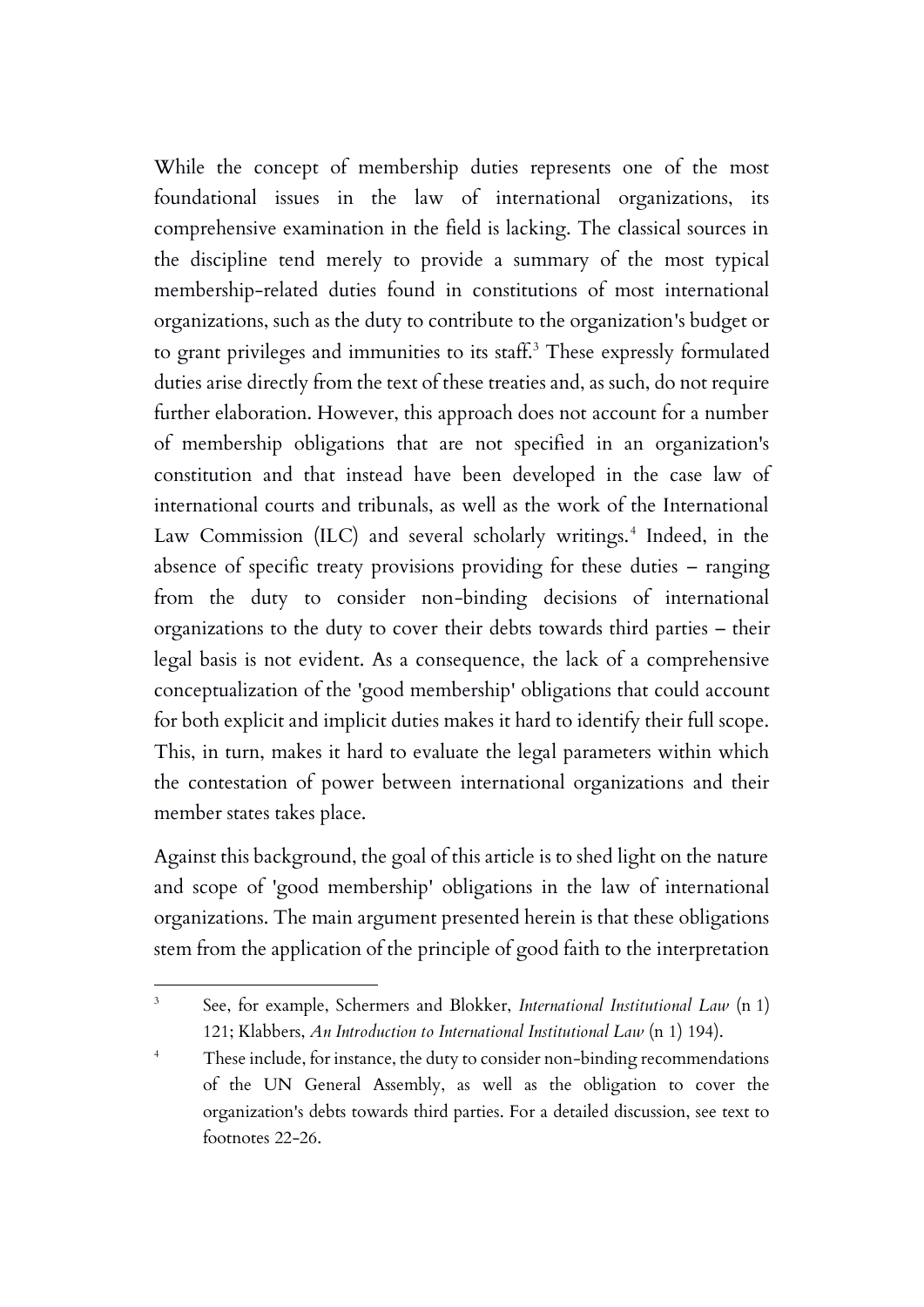and performance of member states' institutional commitments. In other words, it is submitted that it is the principle of good faith that determines how member states' commitments must be interpreted and performed in particular legal scenarios. While what good faith requires will depend upon the particular circumstances of each case, its ultimate *raison d'être* is to facilitate the realization of common institutional goals by demanding from member states loyalty towards the joint enterprise. As will be demonstrated, the conceptualization of the 'good membership' duties by reference to good faith contributes to further understanding the complex dynamics existing between international organizations and their member states and allows for reflection on the process of informal "constitutional" change in international institutions more generally.

In constructing this argument, the paper first presents in Section II an overview of explicit and implicit 'good membership' obligations that have been identified in institutional law scholarship, albeit without a valid legal basis. Section III, in turn, theorizes the principle of good faith as the foundation of the membership obligations, which – by means of several more concrete sub-principles and norms – specifies how institutional commitments should be interpreted and performed in particular legal scenarios. This argument is further developed in Section IV, which shows how the principle of good faith has been used by international courts and tribunals in developing various membership obligations in three cases, namely the *Conditions of Admission* and *Interpretation of the Agreement of 25 March 1951* Advisory Opinions rendered by the International Court of Justice (ICJ) and the *Bustani* case decided by the Administrative Tribunal of the International Labour Organization (ILOAT). The selection of the case studies was motivated by the aspiration to demonstrate the application of the principle of good faith in different institutional areas: the admission of new members to the organization; the relations between organization and the host state; and the relations between the organization and its employees. Finally, Section V will summarize the argument presented in the article and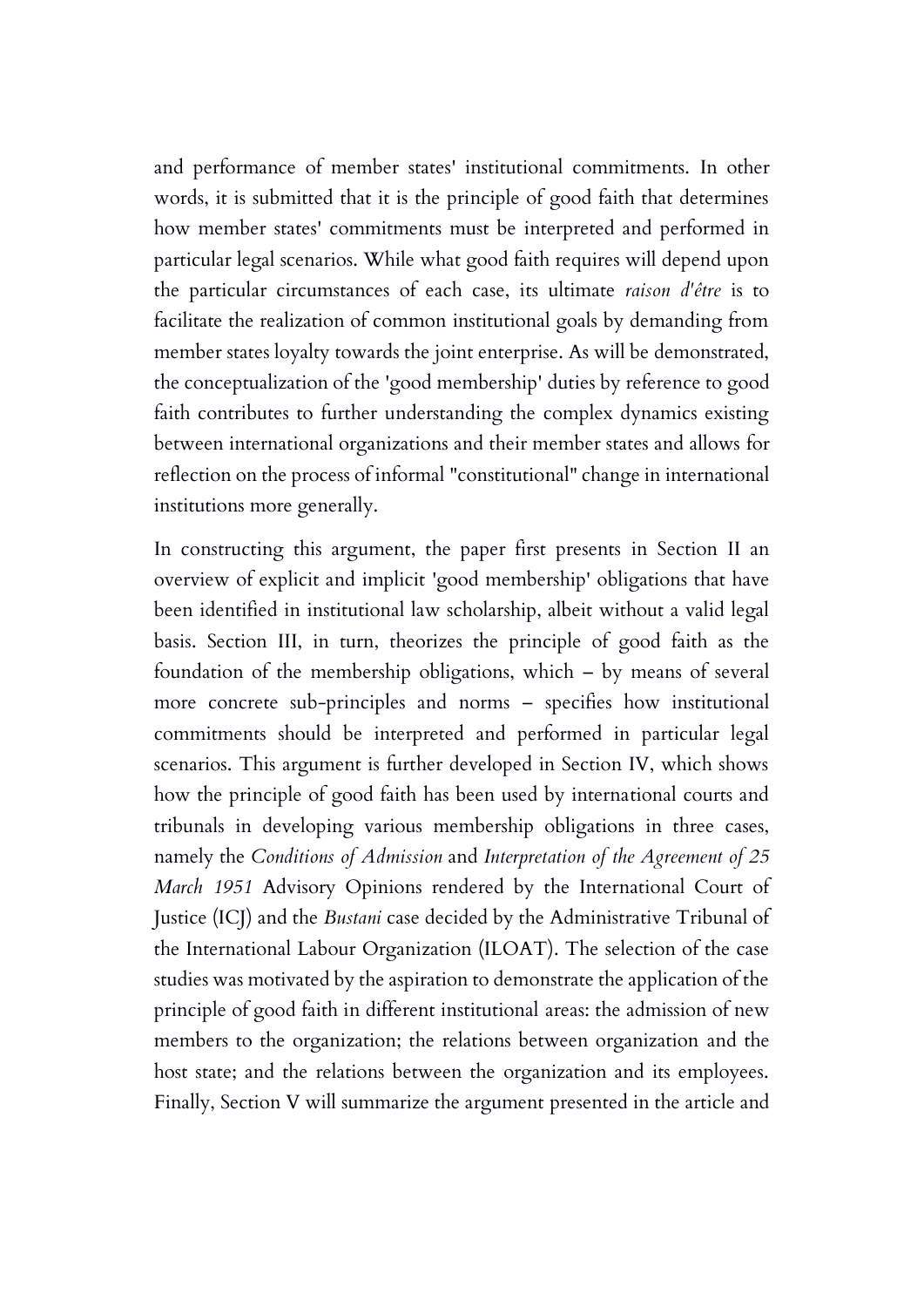provide some concluding remarks on the role of good faith in the development of institutional legal order.

### **II. AN OVERVIEW OF 'GOOD MEMBERSHIP' OBLIGATIONS IN THE LAW OF INTERNATIONAL ORGANIZATIONS**

During the negotiations on the text of the UN Charter during the San Francisco Conference in 1945, a debate arose around the proposal of the Colombian delegation to include the term 'good faith' in Article 2(2).<sup>5</sup> Several delegates from the Anglo-Saxon legal tradition, including the United States (US), United Kingdom and Australia, maintained that the emphasis on fulfilling the Charter obligations in good faith was superfluous as it was already clear from the text of the provision that the obligations under the Charter must be observed by the Member States.<sup>6</sup> However, the Colombian delegation, with the support of several European and Latin American countries, insisted upon the importance of including the principle of good faith in the UN Charter, with the aspiration that it will 'develop into the "*leit motif*" of the new International Organization'. <sup>7</sup> The Colombian delegate Mr. Yepes added that:

The United Nations must […] proclaim that international life requires a minimum of morality as a normative principle of conduct for peoples. This minimum cannot be anything else than full good faith and respect for the pledged word. The Colombian amendment, therefore, has a profound spiritual meaning. It symbolizes this new spirit of loyalty, of full good faith, of good neighborliness and honesty in international life. 8

<sup>5</sup> 'Documents of the United Nations Conference on International Organization', vol VI (San Francisco, 1945) (UNCIO) 71-80.

<sup>6</sup> Ibid 73-77. See also Robert Kolb, *Good Faith in International Law* (Hart 2017) 160.

 $^7$  UNCIO (n 5) 71.

<sup>8</sup> Ibid 72.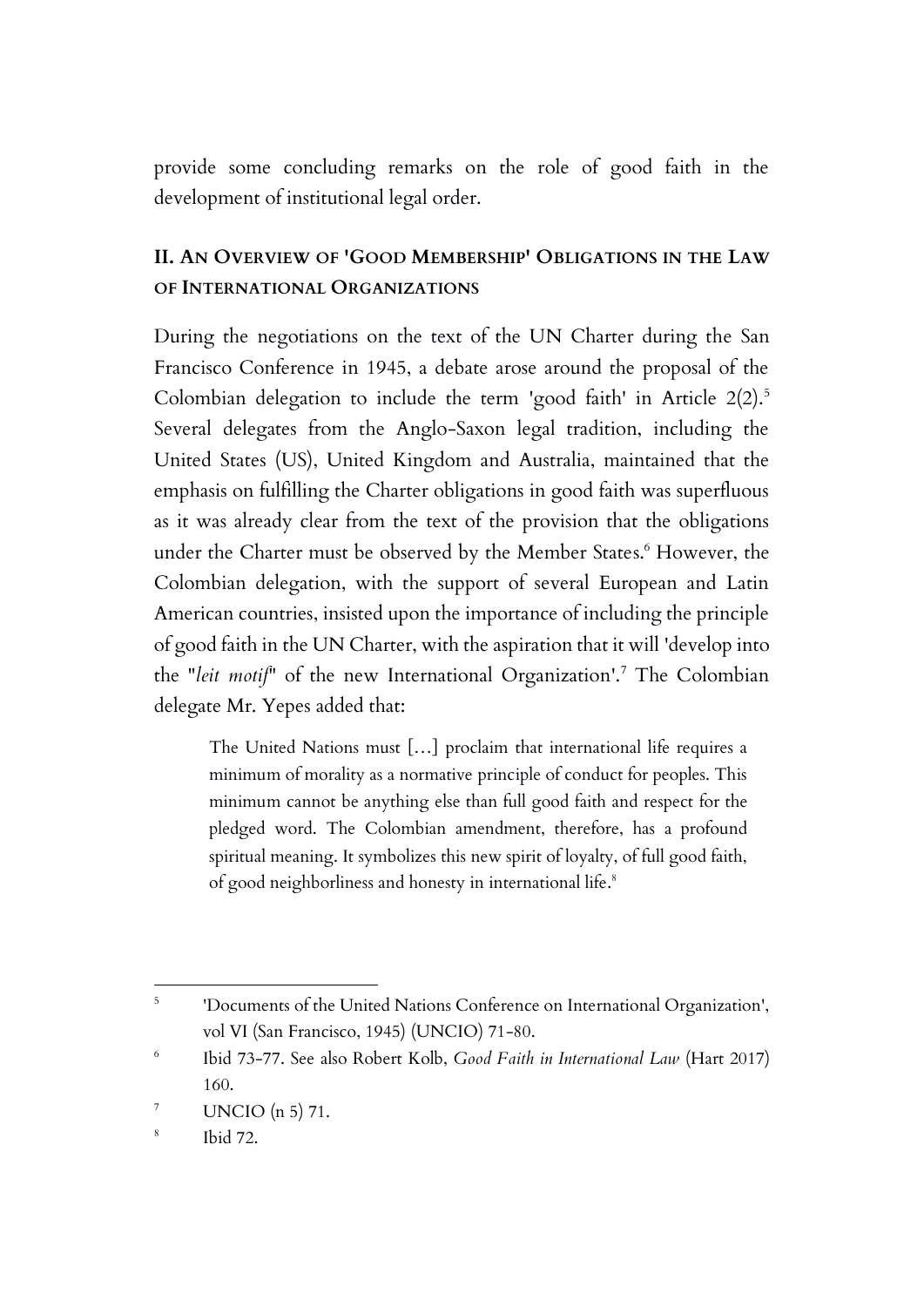Eventually, the US, along with other opposing countries, declared itself convinced by the argument that 'we are all to observe these obligations, not merely the letter of them but the spirit of them', 9 and on this reading of the term, the Colombian proposal was adopted unanimously.<sup>10</sup>

Although 'good membership' clauses in the constituent treaties of various international organizations, similarly to Article 2(2) of the Charter, contain references to good faith,<sup>11</sup> the legal import of the principle in determining the scope of the membership duties has rarely been explored in institutional law scholarship, as the rest of this section will demonstrate.<sup>12</sup> In their seminal treatise on international institutional law, Schermers and Blokkker contend that 'there are some rights and obligations that each individual member has as a consequence of its membership of an organization'. <sup>13</sup> As examples of such duties, the authors mention the obligations to contribute one's share to the organization's budget, to be present at sessions of the organization's organs and to grant privileges and immunities to the organization and its

<sup>9</sup> Ibid 74.

<sup>&</sup>lt;sup>10</sup> Ibid 80.

<sup>&</sup>lt;sup>11</sup> See, for instance, Statute of the International Atomic Energy Agency (adopted 26 October 1956, entered into force 29 July 1957) 276 UNTS 3, art IV, which provides that '… all members, in order to ensure to all of them the rights and benefits resulting from membership, shall fulfill in good faith the obligation assumed by them in accordance with this Statute'. See also Charter of the Organization of American States (adopted 30 April 1948, entered into force 13 December 1951) 119 UNTS 3, which likewise stipulates that good faith will govern its members' mutual relations.

<sup>&</sup>lt;sup>12</sup> The only exceptions are two articles discussing the connection between the principle of good faith and the EU law principle of loyalty. See Geert De Baere, Timothy Roes, 'EU Loyalty as Good Faith' (2015) 64 International & Comparative Law Quarterly 829, 835-838; Daniel Davison-Vecchione, 'Beyond the Forms of Faith: Pacta Sunt Servanda and Loyalty' (2015) 16 German Law Journal 1163.

<sup>13</sup> Schermers and Blokker, *International Institutional Law* (n 1) 121.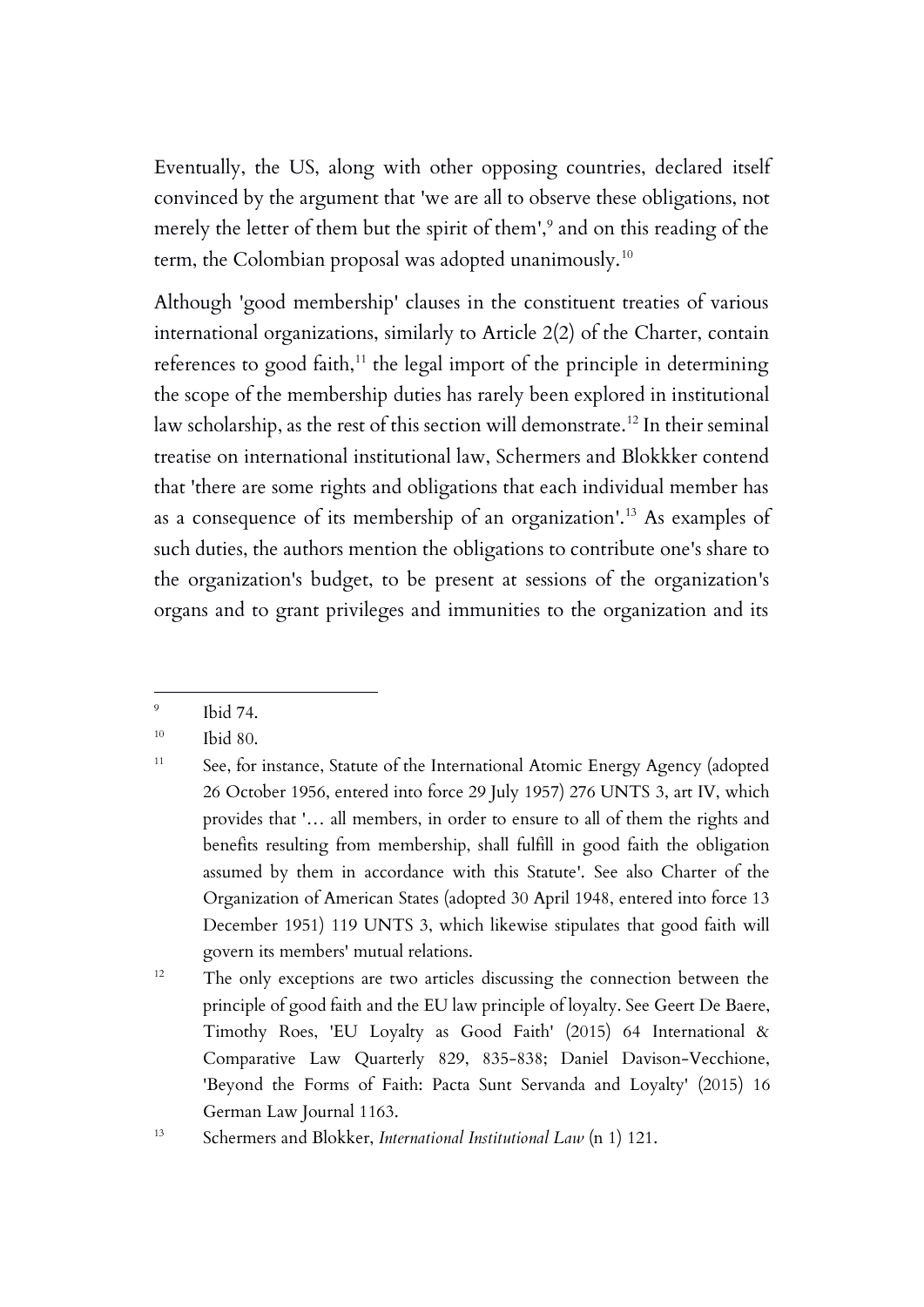staff when necessary.<sup>14</sup> Elsewhere, the authors state that, as a part of the 'good membership' duties, members should fulfil all other additional obligations formulated in the organization's constitution.<sup>15</sup> These, naturally, vary from one organization to another and may include obligations to disclose or report certain information of common concern to other members and organization's organs, to bring relevant national legislation in line with standards agreed in the institutional framework or to carry out certain decisions of the organization.<sup>16</sup>

From this conventional account of 'good membership' presented by leading scholars in the field, it may appear that it is simply an umbrella term for all member state commitments formulated in an organization's constitution. In this sense, the various 'good membership' clauses in the treaties establishing international organizations, such as Article 2(2) of the UN Charter, are simply restatements of the *pacta sunt servanda* principle.<sup>17</sup> However, as noted by Klabbers, such a reading would make these provisions redundant, as it goes without saying that all treaty commitments must be observed.<sup>18</sup> Instead,

<sup>14</sup> Ibid 122.

<sup>15</sup> Henry G Schermers and Niels Blokker, 'International Organizations or Institutions, Membership' *Max Planck Encyclopedia of Public International Law*  (January 2008) <https://opil-ouplaw-com.eui.idm.oclc.org/view/10.1093/ law:epil/9780199231690/law-9780199231690-e505?prd=MPIL> accessed 19 October 2020, para 13. See also Niels Blokker, 'International Organization and Their Members: 'International Organizations Belong to All Members and To None' – Variations on A Theme' (2004) 1 International Organizations Law Review 139, 147.

<sup>&</sup>lt;sup>16</sup> Schermers and Blokker, 'International Organizations or Institutions, Membership' (n 15) para 13.

<sup>17</sup> The *pacta sunt servanda* principle is codified in Article 26 of the Vienna Convention on the Law of Treaties. Vienna Convention on the Law of Treaties (adopted 23 May 1969, entered into force 27 January 1980) 1155 UNTS 331 (VCLT) art 26.

<sup>18</sup> Klabbers, *An Introduction to International Institutional Law* (n 1) 194.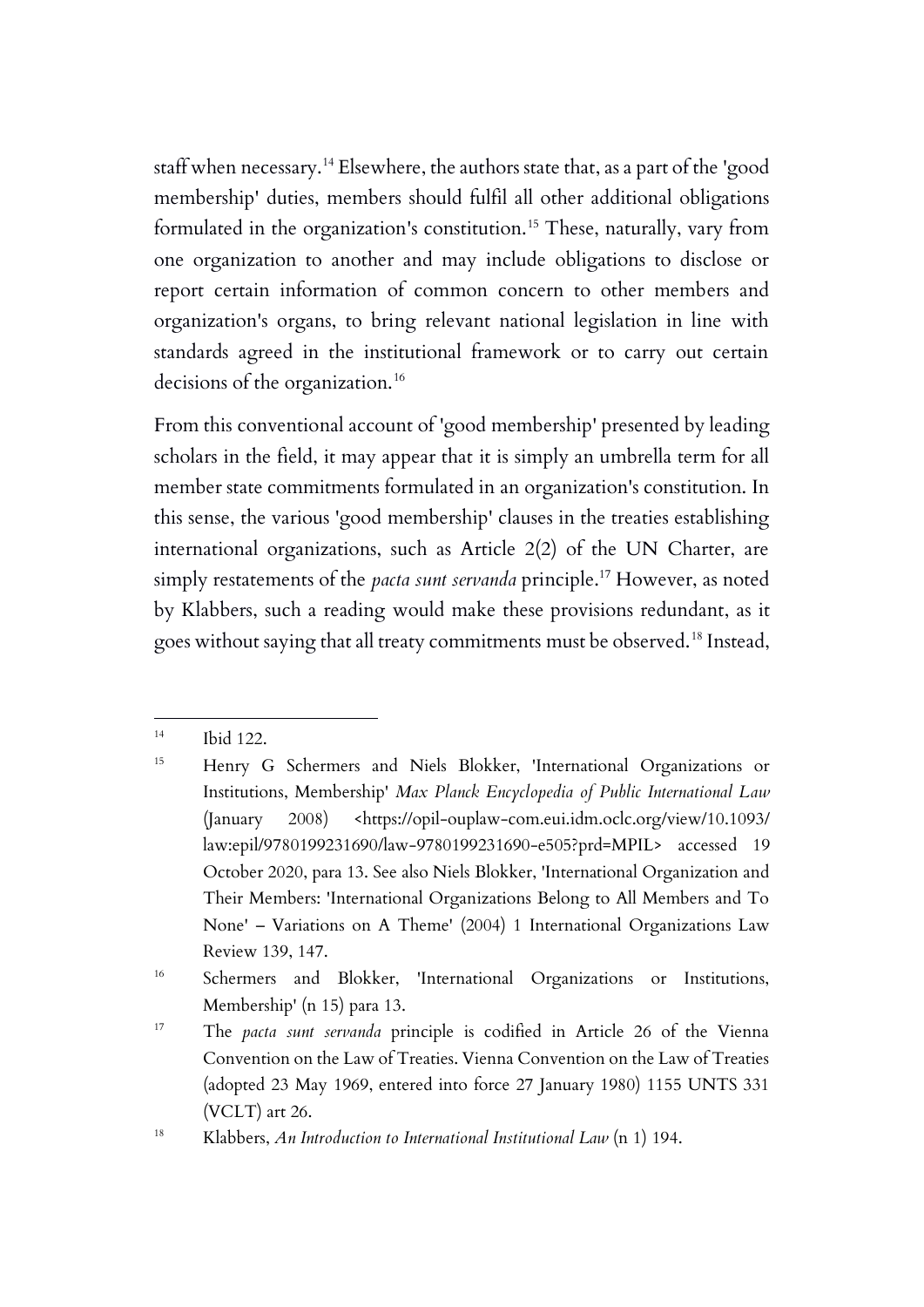he argues that 'good membership' clauses go beyond the letter of the treaties, albeit without elaborating on their alternative legal basis:

… these solidarity clauses remind the member-states of organizations that they may be called upon to do things which are not to their liking and which they may never even have expected; rather than merely replicating the *pacta sunt servanda* norm […] they remind the member-states that they enter into a relationship which aspires to create 'an ever closer union' as the EC Treaty poetically puts it.<sup>19</sup>

Most importantly, the *pacta sunt servanda* rule codified in Article 26 of the Vienna Convention on the Law of Treaties (VCLT) merely stipulates that existing treaty commitments must be executed by contracting parties.<sup>20</sup> In Kolb's words, *pacta sunt servanda* is nothing 'but a formal injunction to execute the due, a sort of blanket to be filled by concrete content'.<sup>21</sup> Since it does not determine what needs to be done in order to fulfill the obligation, it cannot account for various membership obligations that have been developed in international legal practice and scholarship outside of explicit treaty commitments.

Among these are a number of extensive obligations for EU member states that have been elaborated by the European Court of Justice in its case law on the basis of the principle of loyal co-operation enshrined in Article 4(3) of the TEU, probably the most successful 'good membership' clause.<sup>22</sup> Most recently, these duties included an obligation to abstain from any form of action in external affairs in any matter on which the EU has taken a common

 $^{19}$  Ibid 195.

<sup>&</sup>lt;sup>20</sup> VCLT (n 17) art 26, which provides: 'Every treaty in force is binding upon the parties to it and must be performed by them in good faith'.

<sup>21</sup> Kolb, *Good Faith in International Law* (n 4) 34.

<sup>&</sup>lt;sup>22</sup> For overviews on this topic, see Marise Cremona, 'Defending the Community Interest: the Duties of Cooperation and Compliance' in Marise Cremona and Bruno De Witte (eds), *EU Foreign Relations Law: Constitutional Fundamentals* (Hart 2008) 125; De Baere and Roes (n 12) 835-38.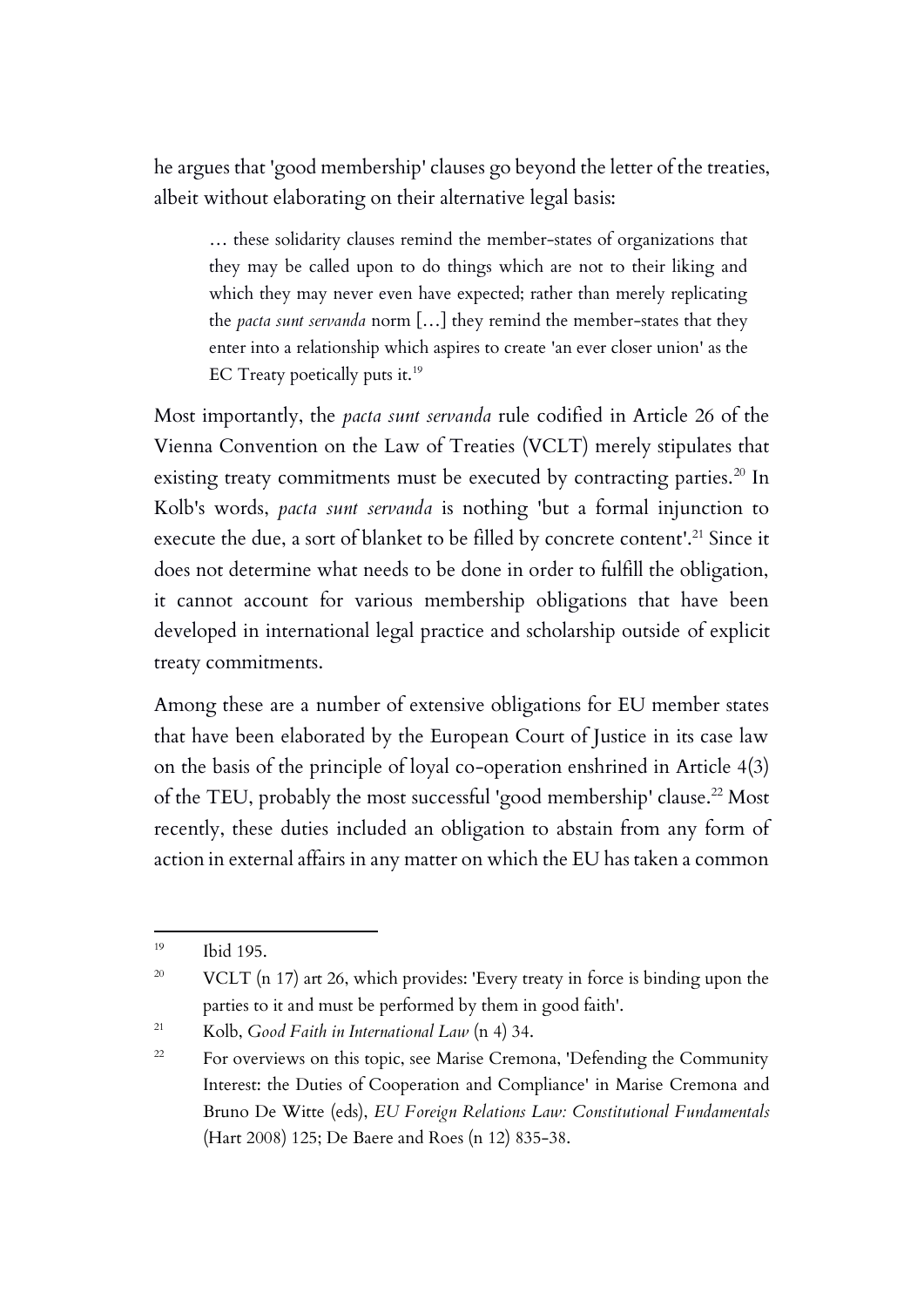position. <sup>23</sup> While it is true that the most wide-ranging 'good membership' obligations are found in the field of EU law, similar expansive approaches to such duties, going beyond the explicit commitments formulated in the organizations' constitutions, have been also invoked in relation to classical inter-governmental organizations that are less integrated than the EU.

For instance, Amerasinghe devotes several pages of his monograph to the UN member states' duties to consider non-binding recommendations of the General Assembly and other UN organs and to report their plans and progress in respect of implementation.<sup>24</sup> In his view, even though the UN Charter does not contain obligations to carry out non-binding decisions of the above-mentioned organs, these duties stem implicitly from membership status. In particular, Amerasinghe maintains that this duty to consider recommendations of the General Assembly in good faith stems from the 'basic obligation of membership … to co-operate in achieving the objectives of the organization'. 25

A similarly expansive interpretation of 'good membership' duties was adopted by the ILC in its work on the 2011 Draft Articles on the Responsibility of International Organizations (DARIO). During the preparatory stages of the DARIO, there was much debate about the general obligation of member states to provide funds to the organization for the purpose of making reparation to third parties in the absence of explicit rules to this effect in the organization's constitution.<sup>26</sup> The final approach taken

 $^{25}$  Ibid 178.

<sup>23</sup> Andrés Delgado Casteleiro and Joris Larik, 'The Duty to Remain Silent: Limitless Loyalty in EU External Relations?' (2011) 4 European Law Review 524.

<sup>24</sup> Chittharanjan F Amerasinghe, *Principles of the Institutional Law of International Organizations* (2nd edn, Cambridge University Press 2005) 177–79.

<sup>&</sup>lt;sup>26</sup> For an overview of the debate, see Paolo Palchetti, 'Exploring Alternative Routes: The Obligation of Members To Enable the Organization to Make Reparation' in Maurizio Ragazzi (ed), *Responsibility of International*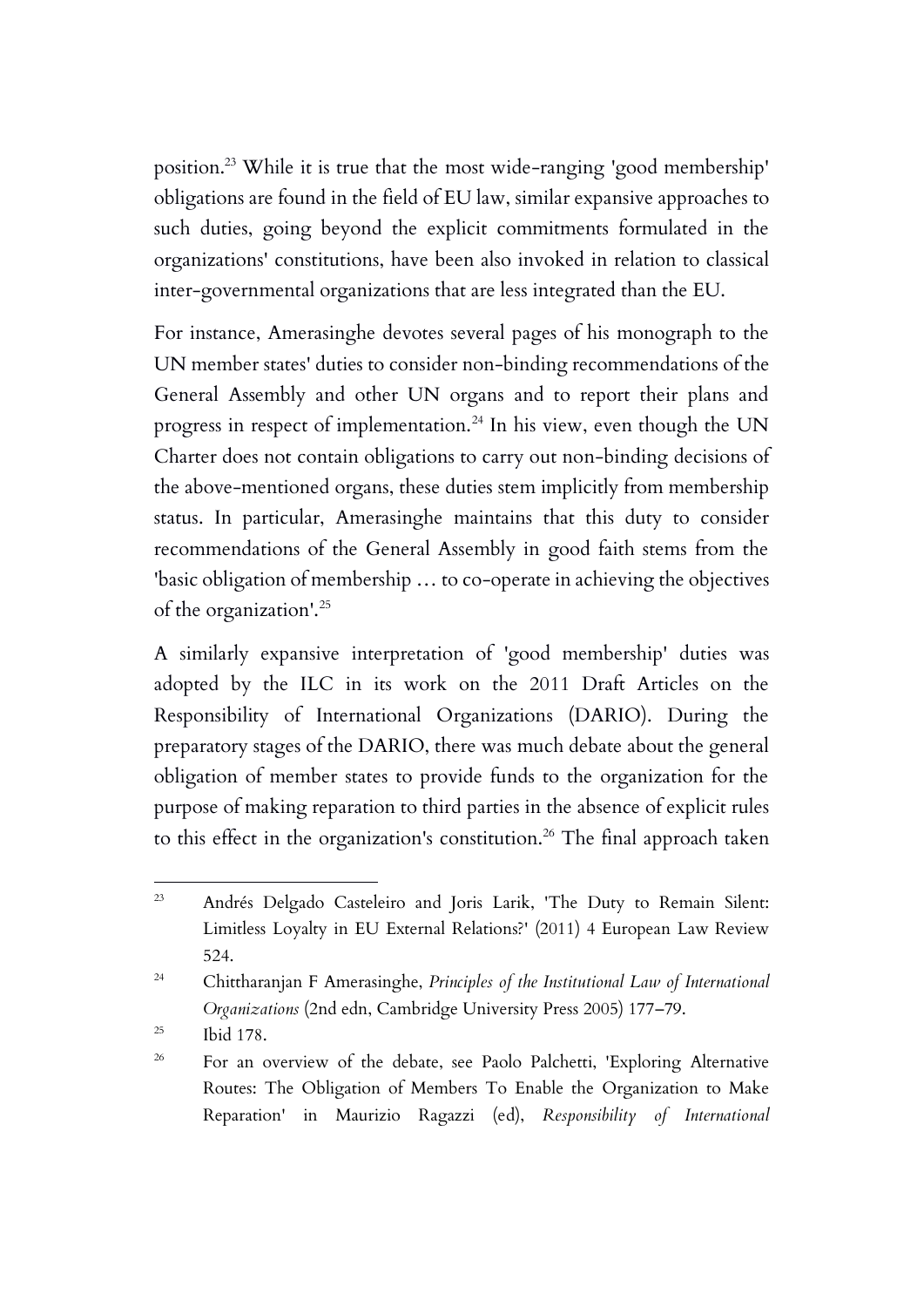by the Commission in the commentary on Article 40 provides that, in the absence of any express rules on the issue, the duty to cover the organization's debts can be considered as part of the 'good membership' obligations and inferred from the 'general duty to cooperate with the organization'. 27

How, then, can we comprehend the legal basis and scope of 'good membership' duties, when a wide-ranging number of obligations not originally formulated in the organization's constitution have been included in their ambit? Although detailed conceptualization of 'good membership' duties is absent in scholarship, both Amerasinghe and the ILC mention a 'general duty to cooperate', conceived as a general principle of law, as their legal basis. Could this principle account for the expansive reading of the membership obligations in the manner described?

To start with, the obligation for states to cooperate in international law is said to be conceptually linked to the idea that modern international law has developed from the 'law of coexistence' to the 'law of co-operation'. <sup>28</sup> As part of this development, a number of instruments – including primarily the UN Charter and several resolutions of the General Assembly – proclaimed the aspiration of states to achieve objectives of common concern through coordinated action, including through the channel of inter-governmental institutions.<sup>29</sup> In a nutshell, the duty to co-operate is defined as 'the

<sup>27</sup> ILC, 'Report of the International Law Commission on the work of its 63rd Session' (26 April-3 June and 4 July-12 August 2011) UN Doc A/66/10, 133.

<sup>28</sup> Rüdiger Wolfrum, 'Cooperation, International Law of', *Max Planck Encyclopedia of Public International Law* (April 2010) <https://opil-ouplawcom.eui.idm.oclc.org/view/10.1093/law:epil/9780199231690/law-9780199231 690-e1427?rskey=zw8KxS&result=2&prd=MPIL> accessed 19 October 2020, para 1.

<sup>29</sup> Ibid para 2. These include UN Charter (n 1) arts 1, 11, 13 and s IX; Declaration on Principles of International Law concerning Friendly Relations and Co-

*Organizations: Essays in Memory of Sir Ian Brownlie* (Martinus Nijhoff 2013) 303, 305-06.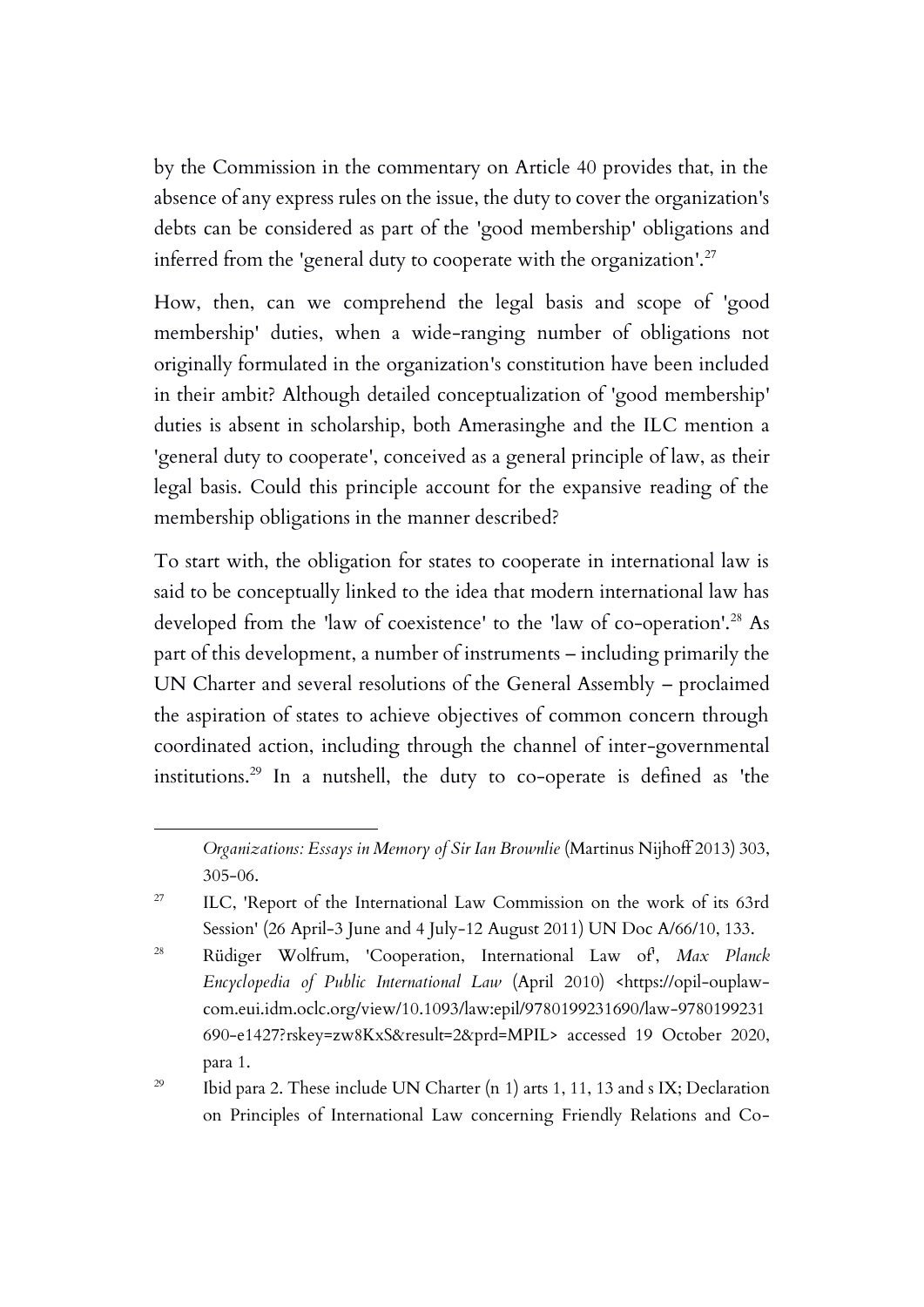obligation to *enter into* […] co-ordinated action so as to achieve a specific goal'. <sup>30</sup> However, the binding nature of the duty to co-operate as a general legal obligation remains contested.<sup>31</sup> This is because both the wording and the negotiating history of both the Friendly Relations Declaration and the Charter of Economic Rights and Duties of States, two non-binding UN General Assembly resolutions that contain such a duty, <sup>32</sup> demonstrate that it is meant to have a declaratory character only.<sup>33</sup> Moreover, even if one accepts the binding nature of the duty to co-operate in international law, at maximum, it can be interpreted as an obligation to establish an international organization in order to foster international co-operation in a particular field.<sup>34</sup>

The same reasoning is valid for the terms 'loyalty' or 'solidarity', which are frequently utilized to describe the 'good membership' obligations in EU law: all these terms simply stand for the readiness of a member to take into account the interests of the organization and make compromises for the common good, even at one's own expense.<sup>35</sup> Both are merely *sociological* terms that refer to a particular state of mind and, as such, have no intrinsic *legal* content.<sup>36</sup> Instead, as will be demonstrated in the next section, it is good

<sup>33</sup> Wolfrum (n 28) para 16-18.

operation among States in accordance with the Charter of the United Nations, UNGA Res 2625 (XXV) (24 October 1970) (adopted without a vote) (Friendly Relations Declaration).

<sup>30</sup> Wolfrum (n 28) para 2 (emphasis added).

<sup>&</sup>lt;sup>31</sup> On contested nature of the obligation to co-operate in international law, see ibid paras 16-22.

<sup>&</sup>lt;sup>32</sup> Friendly Relations Declaration (n 26); Charter of Economic Rights and Duties of States, UNGA Res 3281 (XXIX) (17 December 1974) (adopted by 115 votes to 6, 10 abstentions).

<sup>34</sup> Ibid para 4.

 $35$  Wolfrum (n 28) para 3.

<sup>36</sup> Ibid para 2.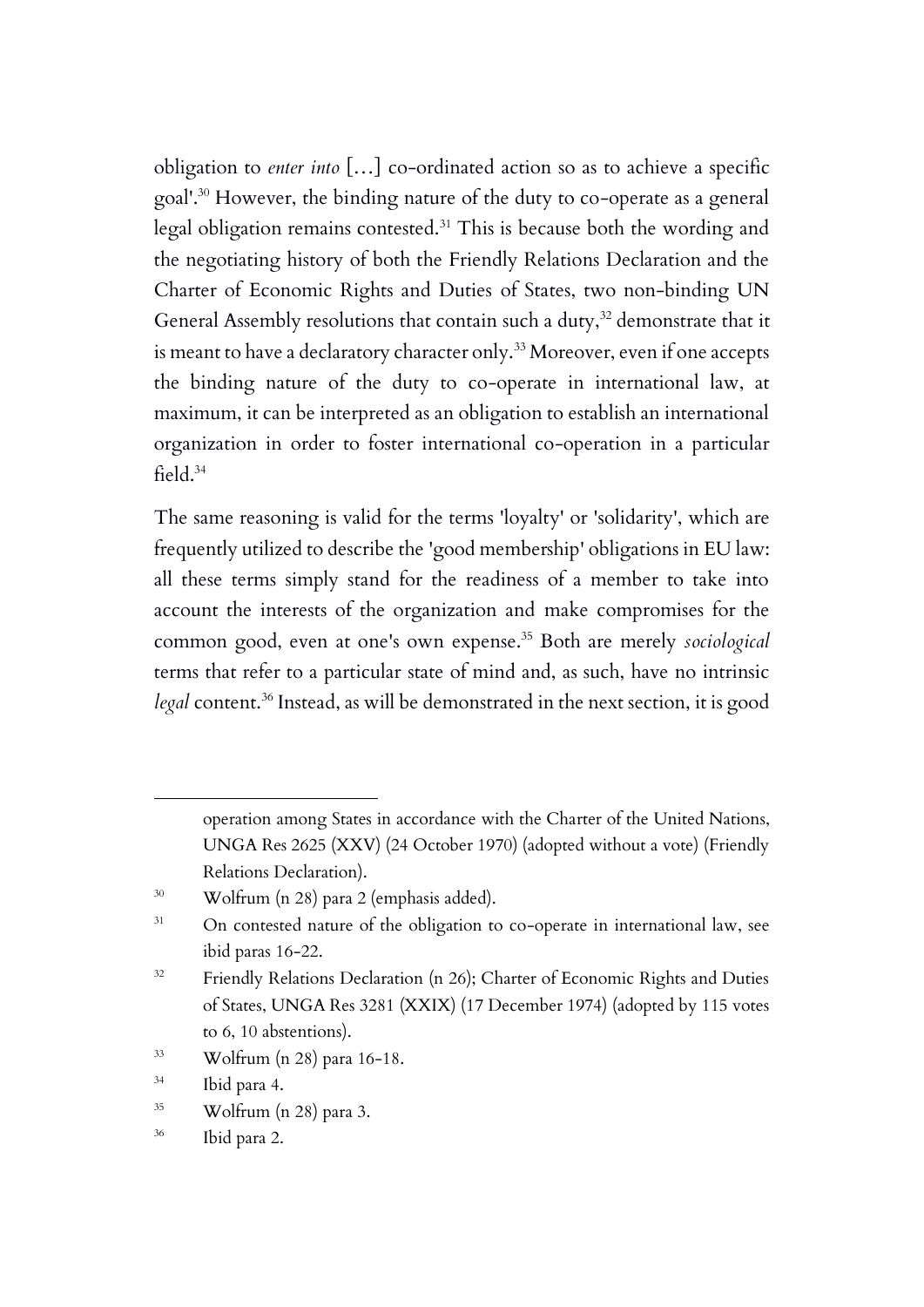faith – as a *general principle of law* – that is capable of forming the legal basis for 'good membership' obligations.

### **III. THE ROLE OF THE PRINCIPLE OF GOOD FAITH IN INSTITUTIONAL LEGAL ORDER**

The principle of good faith has been described by many scholars as one of the most fundamental principles of international law, in the sense of Article  $38(1)$  of the Statute of the ICJ.<sup>37</sup> Indeed, the principle can be found across all fields of public international law, including international criminal law, the law of the sea, international trade law, investment law and others.<sup>38</sup> The principle has also been frequently referred to in resolutions of the UN General Assembly and the UN Security Council, including the Friendly Relations Declaration, demonstrating the wide acknowledgment of the principle by the UN member states.<sup>39</sup> Last but not least, good faith is consistently mentioned in the case law of international courts and tribunals,

<sup>37</sup> See e.g. John F O'Connor, *Good Faith in International Law* (Aldershot 1991) 124. Kolb, in turn, distinguishes in his treatise between three different meanings of good faith in public international law: a state of mind related to an erroneous subjective belief, a legal standard for evaluating the normality of reasonableness of behaviour and, finally, a general principle of law in the sense of Article 38(1). See Kolb, *Good Faith in International Law* (n 4) 15. For other authors confirming the status of good faith as a general principle of law, see Michel Virally, 'Review Essay: Good Faith in Public International Law' (1983) 77 American Journal of International Law 130, 131-12*;* Georg Schwarzenberger, *Fundamental Principles of International Law* (Brill 2006) 25-26.

<sup>38</sup> See e.g. Marion Panizzon, *Good Faith in the Jurisprudence of the WTO: The Protection of Legitimate Expectations, Good Faith Interpretation and Fair Dispute Settlement* (Hart Publishing 2006) 13-20, Markus Kotzur, 'Good Faith (Bona Fide)', *Max Planck Encyclopedia of Public International Law* (January 2009) <https://opil-ouplaw-com.eui.idm.oclc.org/view/10.1093/law:epil/9780199 231690/law-9780199231690-e1412?rskey=F6ESwH&result=1&prd=MPIL> accessed 19 October 2020, paras 13-14.

<sup>39</sup> Kotzur (n 38) paras 9-11.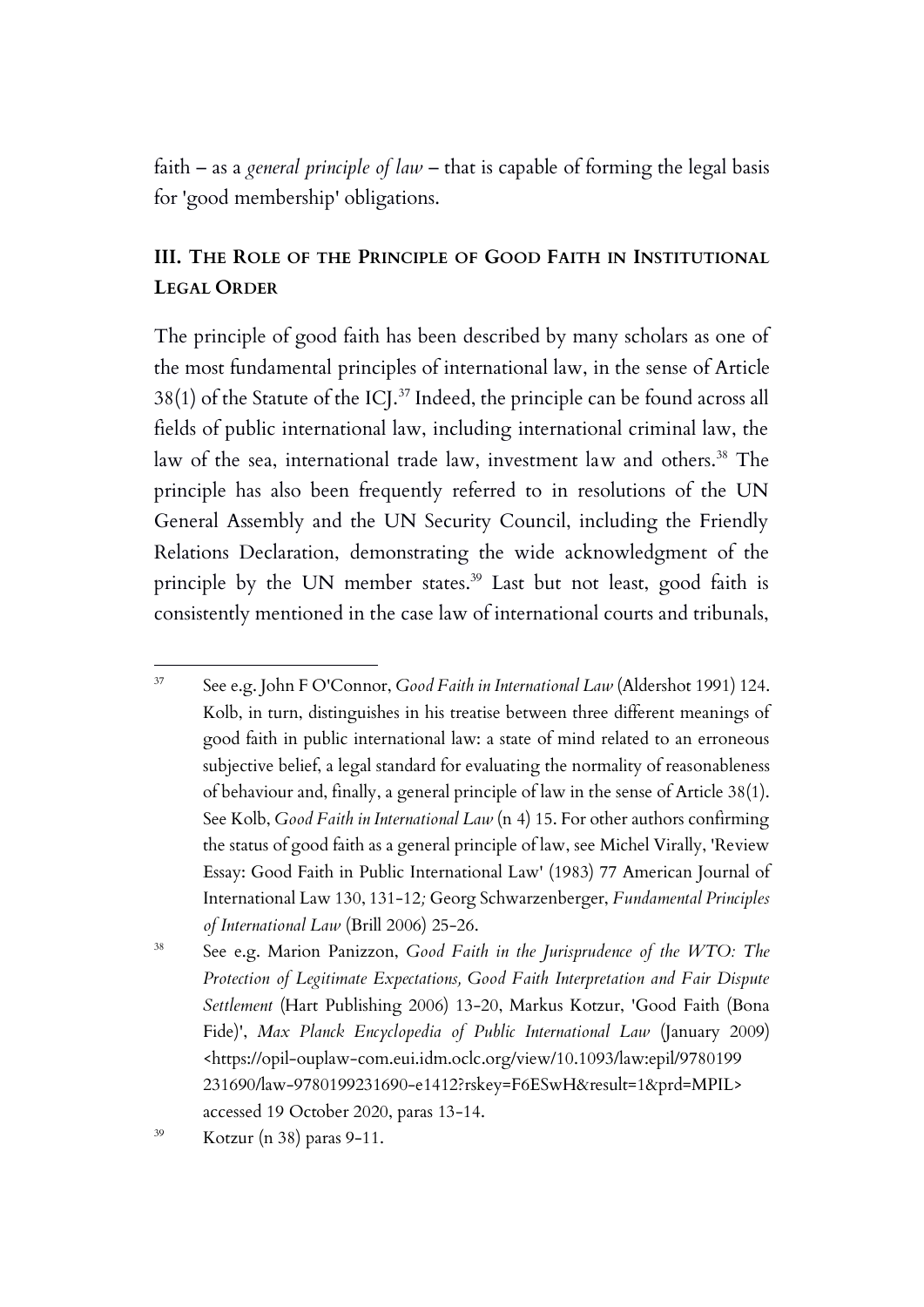most notably that of the ICJ and of the WTO Appellate Body.<sup>40</sup> To illustrate, in *Nuclear Tests Cases,* the ICJ defined good faith as 'one of the basic principles governing the creation and performance of legal obligations, whatever their source'. <sup>41</sup> Likewise, the WTO Appellate Body in the landmark *US-Shrimp* case unequivocally affirmed that good faith is 'at once a general principle of law and a general principle of international law, [which] controls the exercise of rights by states'.<sup>42</sup> After this brief introduction, the rest of this section will explore in more detail the operation of the principle in institutional legal order.

At the outset, it should be noted that good faith – as with any other general principle – does not directly create binding obligations for legal subjects where none exist. Instead, it plays a pivotal role in defining how existing commitments should be interpreted and performed.<sup>43</sup> In other words, for the principle of good faith to have legal effects, 'qualified relationships of confidence' should already exist among legal subjects, such as involvement in judicial proceedings, the relationships of protectorate or simply the conclusion of bilateral or multilateral treaty.<sup>44</sup> Accordingly, the principle of good faith may acquire different meanings, depending on the nature of legal bond existing between particular legal actors: the stronger such bond is, the more demanding the obligations flowing from the good faith principle  $h$ ecome<sup>45</sup>

While in bilateral relationships of contractual origin, such as investment treaties, the protection of legitimate expectations becomes good faith's main

<sup>&</sup>lt;sup>40</sup> For an overview of relevant case law, see ibid paras 15-18.

<sup>41</sup> *Nuclear Tests Case (Australia v France)* (Judgment) [1974] ICJ Rep 253, para 46.

<sup>42</sup> *United States – Import Prohibition of Certain Shrimp and Shrimp Products* (12 October 1998) WT/DS58/AB/R, para, 158. See also Panizzon (n 36) 109-19.

<sup>43</sup> De Baere and Roes (n 12) 871.

<sup>44</sup> Jörg P Müller and Robert Kolb, 'Article 2(2)' in Bruno Simma (ed), *The Charter of the United Nations: A Commentary*, vol 1 (2nd edn, Oxford University Press 2002) 91, 95; Kolb, *Good Faith in International Law* (n 6) 159.

<sup>45</sup> Kolb, *Good Faith in International Law* (n 6) 163.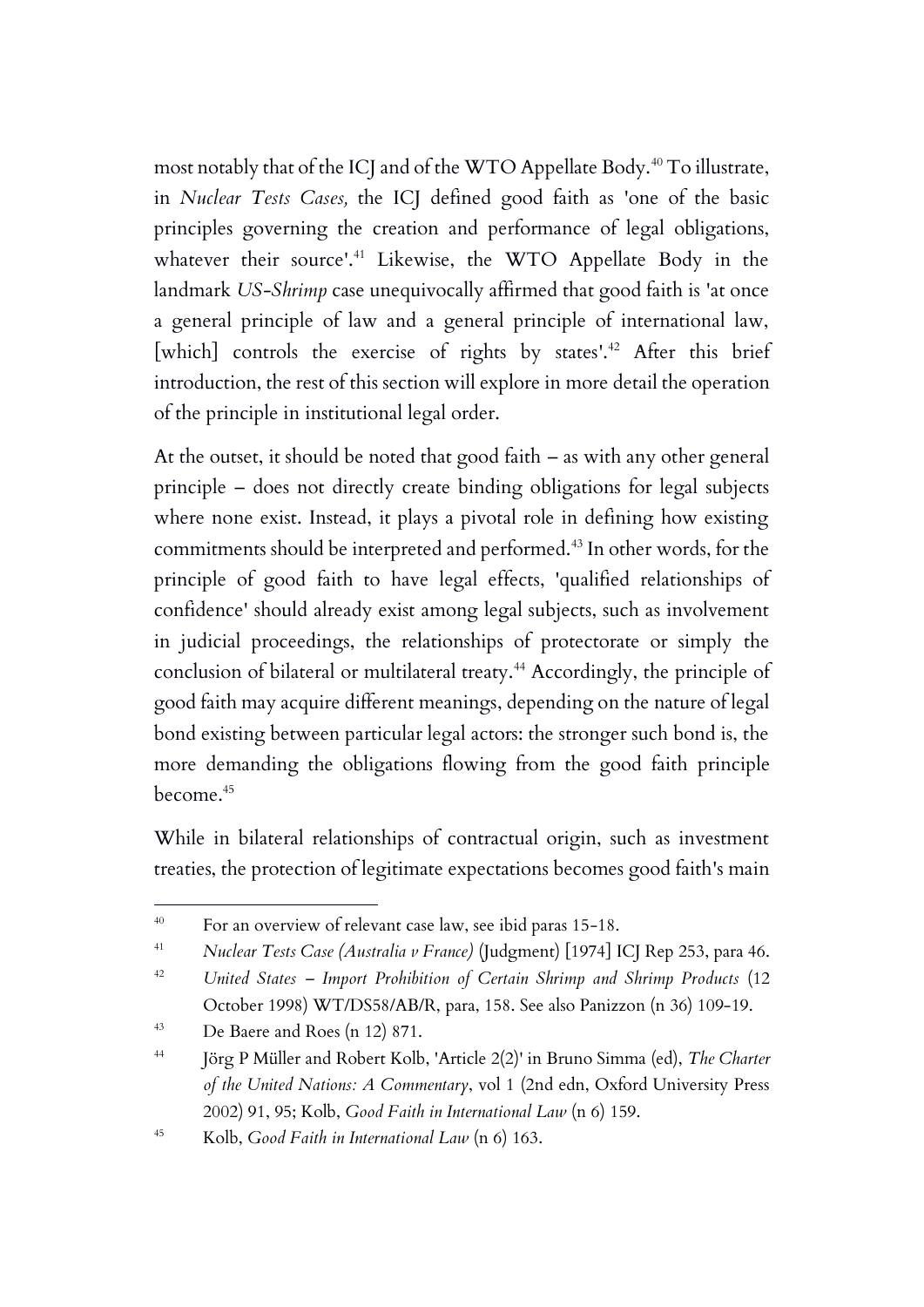*raison d'être*, in the law of international organizations, the principle is of a more ambitious nature.<sup>46</sup> In particular, good faith in the law of international organizations, expressed in 'good membership' clauses, serves to protect and to further loyalty to the common enterprise against excessive unilateralism by member states.<sup>47</sup> In doing so, it requires member states to compromise and cooperate towards the achievement of common goals.<sup>48</sup> While the understanding of what good faith requires will vary from one organization to another depending on the degree of integration achieved, at a minimum, loyalty to common commitments constitutes a necessary condition for the proper functioning of any organization as a joint enterprise.<sup>49</sup> Ultimately, good faith serves as an overarching principle for the entire institutional legal order, whose main function is to ensure the primacy of common objectives over member states' excessive unilateralism.<sup>50</sup>

How exactly does the principle of good faith operate within international organizations? By producing various more concrete sub-principles and norms that channel the value of loyalty to common organizational goals throughout the institutional legal order.<sup>51</sup> These include the norm of *pacta sunt servanda,* the obligation to interpret and perform the treaty in accordance with its spirit rather than the letter, the prohibition against the abuse of rights and the abuse of procedure, the notions of acquiescence and estoppel, the duty to negotiate and cooperate in the execution of the treaty, the obligation to settle disputes in good faith, the doctrine of reasonable notice for withdrawal from an agreement and others.<sup>52</sup> As is clear from this

- <sup>49</sup> Müller and Kolb (n 44) 96.
- <sup>50</sup> Kolb, *Good Faith in International Law* (n 6) 164.

<sup>46</sup> Ibid.

 $47$  Ibid 160.

 $48$  Ibid 162.

<sup>51</sup> Ibid 23.

<sup>52</sup> Ibid. See also Bin Cheng, *General Principles of Law as Applied by International Courts and Tribunals* (first published 1953, Cambridge University Press 1987) 106-20.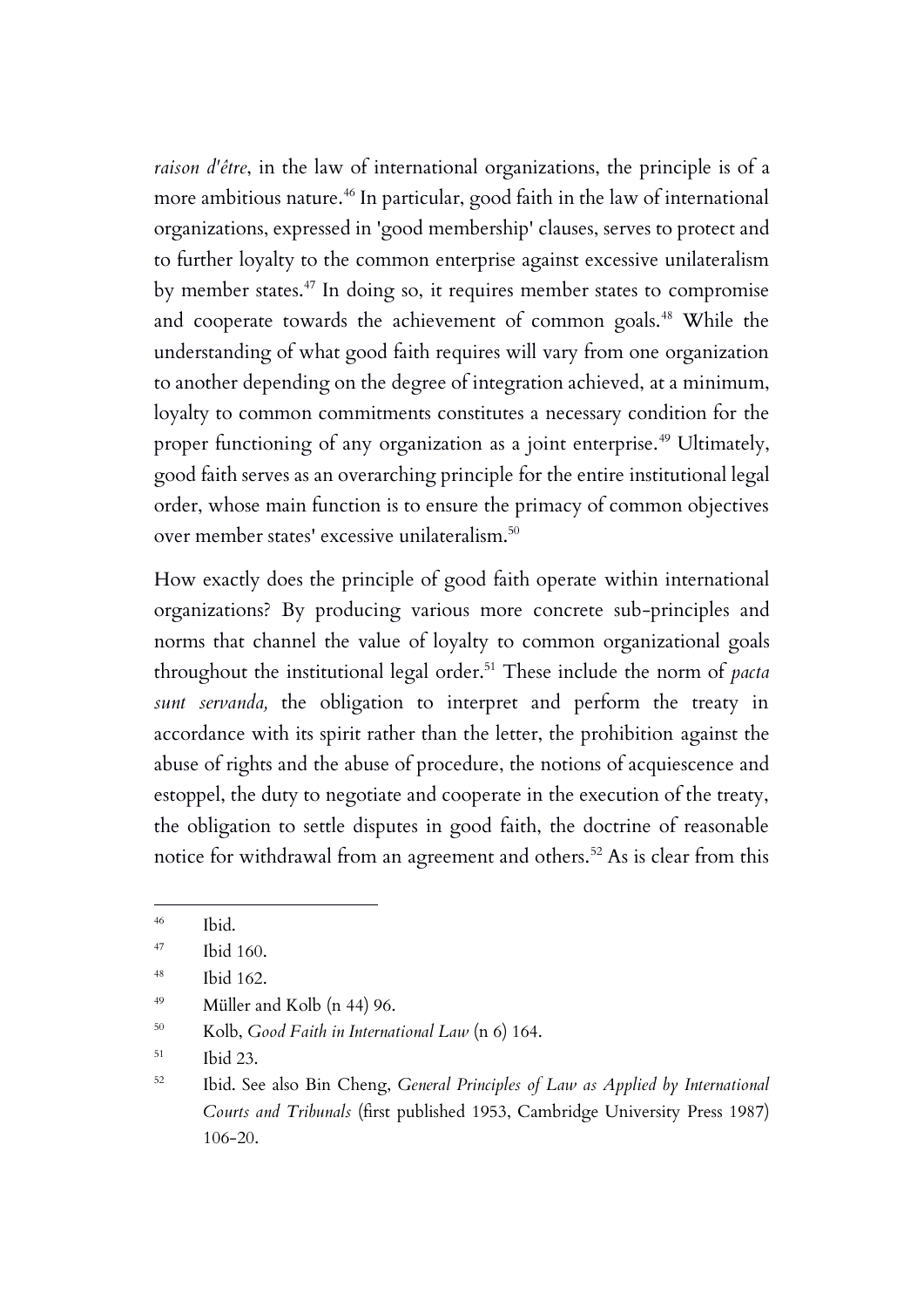description, good faith essentially dominates all stages of contractual behaviour in international law.<sup>53</sup>

Of most relevance to the current argument are the obligations to interpret and to perform one's obligations in good faith, codified in Articles 31 and 26 of the VCLT, respectively.<sup>54</sup> To start with the former, the interpretation of treaty commitments in good faith has several meanings. At the most basic level, the principle implies the primacy of the spirit of the treaty over an excessive adherence to the letter.<sup>55</sup> In particular, good faith implies consideration of the object and purpose of the treaty, together with its context and other relevant elements.<sup>56</sup> In the words of the ICJ:

It is the purpose of the Treaty, and the intentions of the parties in concluding it, which should prevail over its literal application. The principle of good faith obliges the Parties to apply it in a reasonable way and in such a manner that its purpose can be realized.<sup>57</sup>

Here, reference to the purpose of the treaty, rather than pointing to a teleological reading, means choosing an interpretation that enables the treaty to have appropriate effects or, in other words, ensures its *effet utile*. <sup>58</sup> The second meaning of the principle in the context of treaty interpretation is that

<sup>55</sup> Mark E Villiger, *Commentary on the 1969 Vienna Convention on the Law of Treaties* (Brill 2008) 426; Kolb, *Good Faith in International Law* (n 6) 62-64.

<sup>56</sup> Villiger (n 55) 426.

<sup>53</sup> For more on this subject, see Kotzur (n 38) para 21; Kolb, *Good Faith in International Law* (n 6) 34.

<sup>&</sup>lt;sup>54</sup> VCLT (n 17) arts 26, 31. The VCLT also codifies, among other relevant norms, an obligation not to defeat the object and purpose of the treaty before its entry to force. Ibid art 18(1).

<sup>57</sup> *Gabčíkovo-Nagymaros Project (Hungary v Slovakia)* (Judgment) [1997] ICJ Rep 7, para 142 (as cited in De Baere and Roes (n 12) 844). See also Cheng (n 52) 115-18.

<sup>58</sup> Villiger (n 55) 428; De Baere and Roes (n 12) 872. See also Hersch Lauterpacht, *The Function of Law in the International Community* (first published 1933, Oxford University Press 2011) 131-35.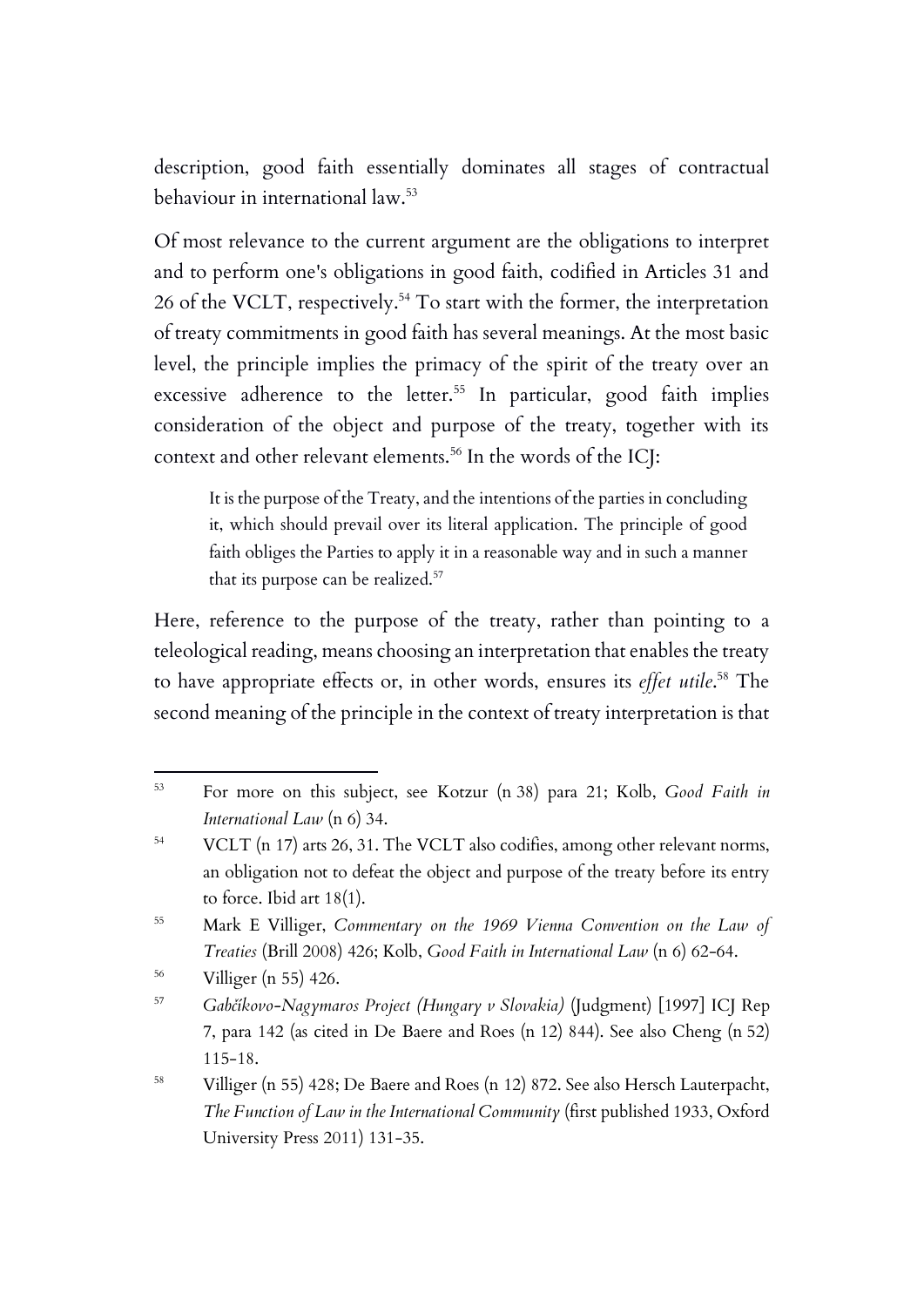good faith prohibits an interpretation that will lead to manifestly absurd or unreasonable results.<sup>59</sup> Good faith here corresponds to the standards of reasonable and non-abusive interpretation.<sup>60</sup> The corollary of this is an obligation of the parties to refrain from fraudulent use of the language, in order to evade their obligations under the treaty.<sup>61</sup> In this sense, one can see a clear connection between the requirement of good faith interpretation and the prohibition of the abuse of rights granted by the treaty.<sup>62</sup>

In addition to the obligation to interpret one's commitments in good faith, several other norms flow the principle that re applicable during the execution stage. These are covered under Article 26 of the VCLT. According to the well-established case law of the ICJ and other international courts, such norms include the duty to negotiate and cooperate to solve any difficulties in the execution of the treaty, the duty not to frustrate the object and purpose of the treaty after it has entered into force, the duty abstain from exercising one's rights in an abusive manner and others.<sup>63</sup>

To sum up, this section has maintained that good faith is an overarching principle of institutional legal order that manifests itself in various more concrete sub-principles and norms that transmit allegiance to the common objectives pursued through institutional co-operation. Through these norms, the principle of good faith constantly shapes the standards of member states' behaviour in accordance with ideals of honesty, loyalty and reasonableness, allowing them to adapt to changing conditions of communal life.<sup>64</sup> Although a brief overview of the norms flowing from good faith has been provided above, their meaning will necessarily remain context-

<sup>59</sup> De Baere and Roes (n 12) 872.

<sup>60</sup> Panizzon (n 38) 44; Kolb, *Good Faith in International Law* (n 6) 64-65.

<sup>61</sup> Villiger (n 55) 425-26; Kolb, *Good Faith in International Law* (n 6) 63.

<sup>62</sup> Villiger (n 55) 426; Kolb, *Good Faith in International Law* (n 6) 63.

 $63$  For more on these performance-related duties, see Villiger (n 55) 365-67; Kolb, *Good Faith in International Law* (n 6) 67-73.

<sup>64</sup> Kotzur (n 38) para 22; Kolb, *Good Faith in International Law* (n 6) 164.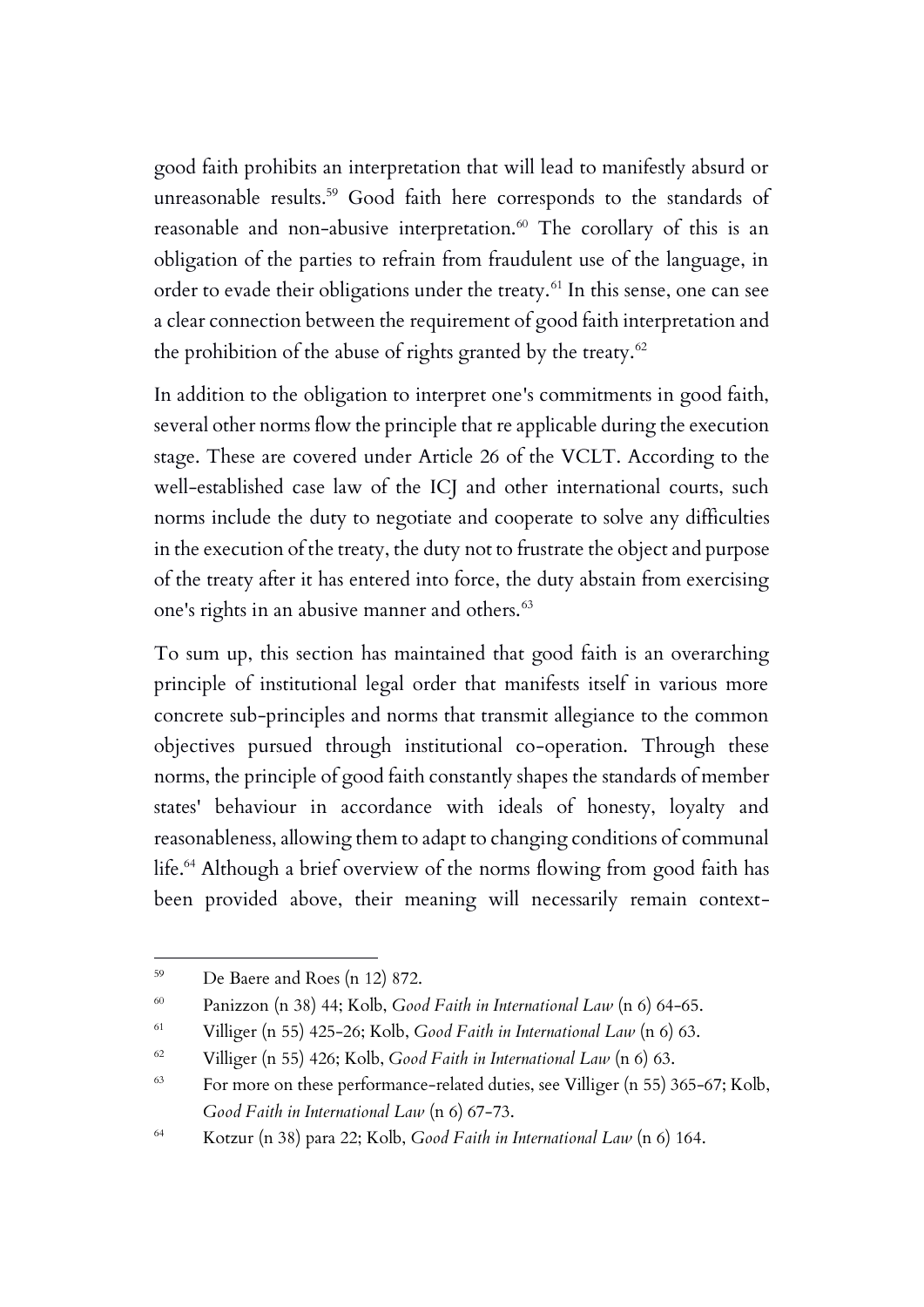dependent, leading to different interpretations of membership obligations that are appropriate to the circumstances of each individual case.

## **IV. GOOD FAITH AS THE BASIS OF 'GOOD MEMBERSHIP' OBLIGATIONS IN THE PRACTICE OF INTERNATIONAL COURTS AND TRIBUNALS**

The three sections below will demonstrate how the principle of good faith has been utilized by the ICJ and the ILOAT to develop 'good membership' obligations in three case studies concerning, respectively, the UN membership crisis in the late 1940s, the potential transfer of the World Health Organization's (WHO) Regional Office for the Middle East in 1980 and the premature ousting of the Organization for the Prohibition of Chemical Weapons' (OPCW) Director-General in 2003.

*1. Voting in Good Faith on the Admission of New Members to the UN: The*  Conditions of Admission *Advisory Opinion of the ICJ*

The *Conditions of Admission* advisory opinion issued by the ICJ is one of the leading examples of the application of the principle of good faith in institutional legal order.<sup>65</sup> As the analysis of the case below will demonstrate, good faith here assumed a function of limiting the exercise of voting discretion by UN members on the admission of new members to the organization.<sup>66</sup> In particular, it required the member states to refrain from espousing abusive interpretations of the UN Charter admission criteria for the sake of their ideological interests.

The case arose in the early years of the Cold War when the United States and the Soviet Union each started to halt the admission of members belonging to the rival bloc. To protect itself from becoming outnumbered in the General Assembly, the Soviet bloc insisted that, when a country from one camp is admitted, a country from the other camp should be admitted

<sup>65</sup> Müller and Kolb (n 44) 98; Kolb, *Good Faith in International Law* (n 6) 163.

<sup>66</sup> Müller and Kolb (n 44) 98.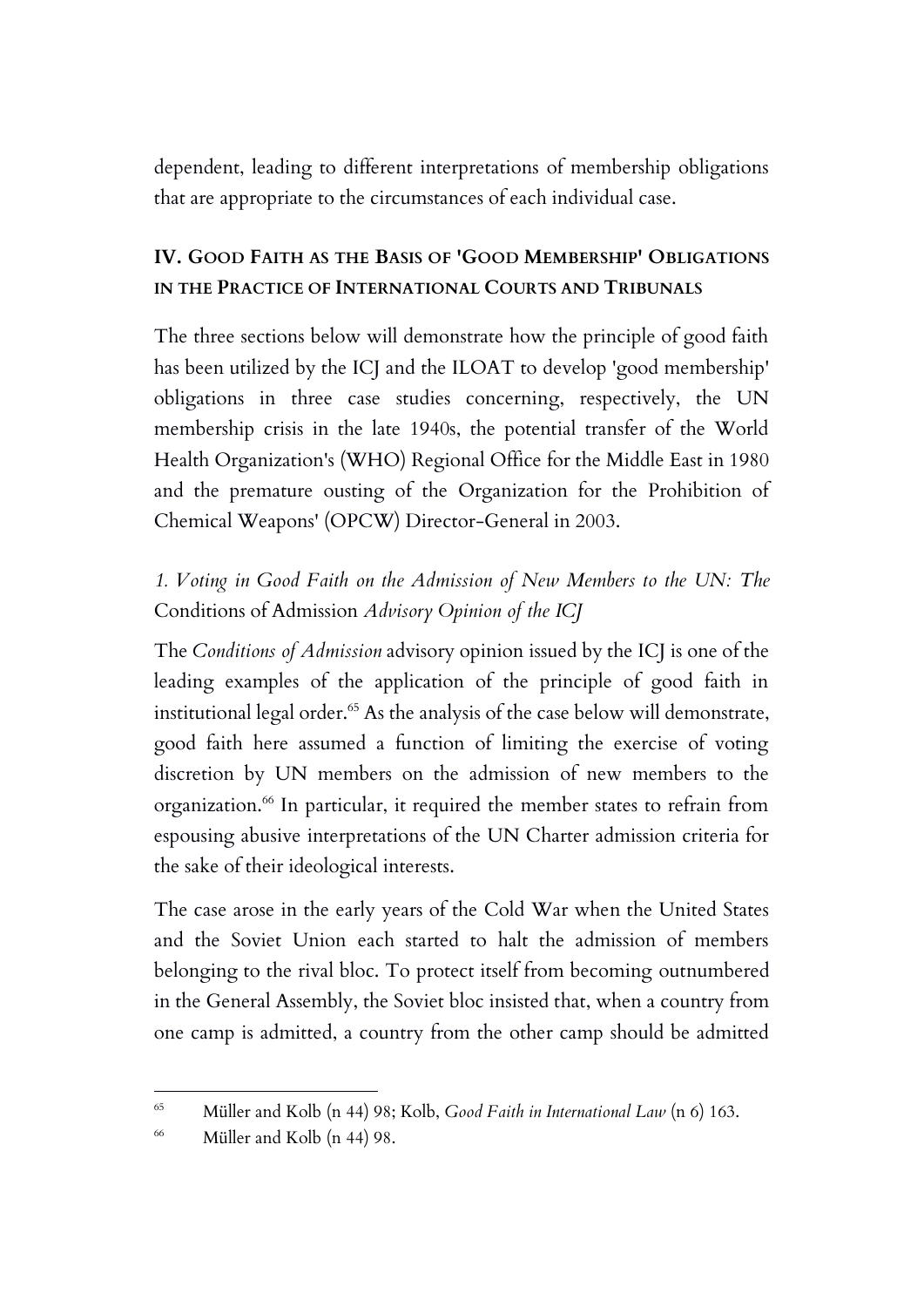simultaneously (so-called 'conditional admission').<sup>67</sup> This eventually created a membership deadlock, with only six (out of seventeen) applicants being accepted into the UN during the first two years of its existence.

In an attempt to resolve the crisis, the General Assembly requested the ICJ to render an advisory opinion, inquiring whether a member of the UN, when casting a vote on the admission of new members to the organisation, either in the General Assembly or in the Security Council, is allowed to make its decision based on criteria not explicitly provided in the UN Charter. <sup>68</sup> In particular, could a member state condition its vote for a candidate's membership upon other states being allowed to join the UN?

To clarify, Article 4 of the UN Charter regulates the question of admission of new members in the following manner:

Membership in the United Nations is open to all other peace-loving states which accept the obligations contained in the present Charter and, in the judgment of the Organization, are able and willing to carry out these obligations.<sup>69</sup>

Several states from the Eastern bloc, including Yugoslavia and Poland, argued that the Article 4 criteria were open-ended and, as a result, individual decisions on the admission of new members were entirely within each state's political discretion.<sup>70</sup> The Western bloc, represented by the United States, Canada, Australia, Belgium and others, instead argued that member states

<sup>67</sup> Simon Chesterman, Ian Johnstone and David M. Malone, *Law and Practice of the United Nations: Documents and Commentary* (Oxford University Press 2016) 196.

<sup>68</sup> *Conditions of Admission of a State to Membership in the United Nations (Article 4 of the Charter)* (Advisory Opinion) [1948] ICJ Rep 57.

 $^{69}$  UN Charter (n 1) art 4(1).

<sup>70</sup> *Conditions of Admission* (Observations Submitted by Governments) [1948] ICJ Pleadings 22; *Conditions of Admission* (Annexes to the Minutes) [1948] ICJ Pleadings 99-112. See also Martti Koskenniemi, *From Apology to Utopia: The Structure of International Legal Argument* (Cambridge University Press 2006) 372.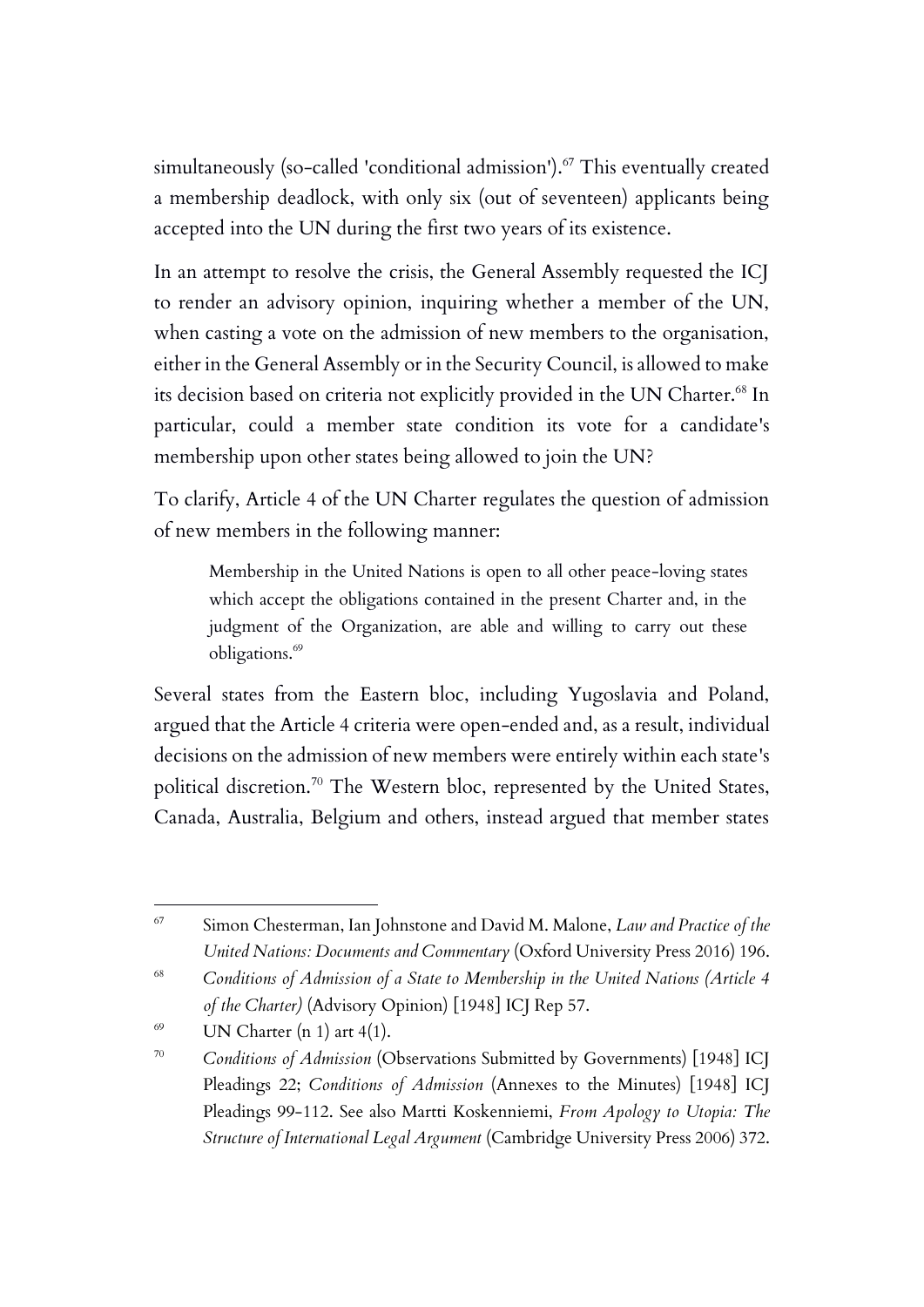were not legally entitled to invoke any other conditions external to the Charter when casting their votes.<sup>71</sup>

The Court, by a majority of nine judges to six, sided with the latter position, ruling that the membership conditions provided in Article 4 of the UN Charter were exhaustive. To clarify, in reaching this conclusion, the Court first ruled that the wording of the provision clearly demonstrated that the authors intended Article 4 to represent 'an exhaustive enumeration' of the membership criteria that 'are not merely stated by way of guidance or example'. <sup>72</sup> Further, the judges emphasized that the contrary interpretation would deprive the provision of its 'significance and weight' and would grant the member states an unlimited discretion that is incompatible with the very spirit of the UN Charter.<sup>73</sup> At the same time, the ICJ noted that the UN member states were allowed to take into account other political factors to determine whether the prescribed conditions were fulfilled in the case of each individual applicant.<sup>74</sup> Although this granted a wide margin of discretion to the member states in deciding on the admission of new members, this did not imply that such discretion was open-ended. Importantly, the Court emphasized that states were only allowed to take into account such factors that could 'reasonably and *in good faith'* be connected to the Article 4 conditions.<sup>75</sup>

<sup>71</sup> *Conditions of Admission* (Observations Submitted by Governments) (n 70) 14- 33. See also Koskenniemi (n 70) 372.

<sup>72</sup> *Conditions of Admission* (Advisory Opinion) (n 68) 9.

 $^{73}$  Ibid 10.

<sup>74</sup> Ibid. In his individual opinion, Judge Azevedo gives examples of such permissible political factors. When interpreting the 'peace-loving' criterion in Article 4, they include, for instance, positions that the countries adopted during World War II or the status of their diplomatic relations with existing UN members, See *Conditions of Admission* (Individual Opinion by M Azevedo) [1948] ICJ Rep 78.

<sup>75</sup> Ibid (emphasis added).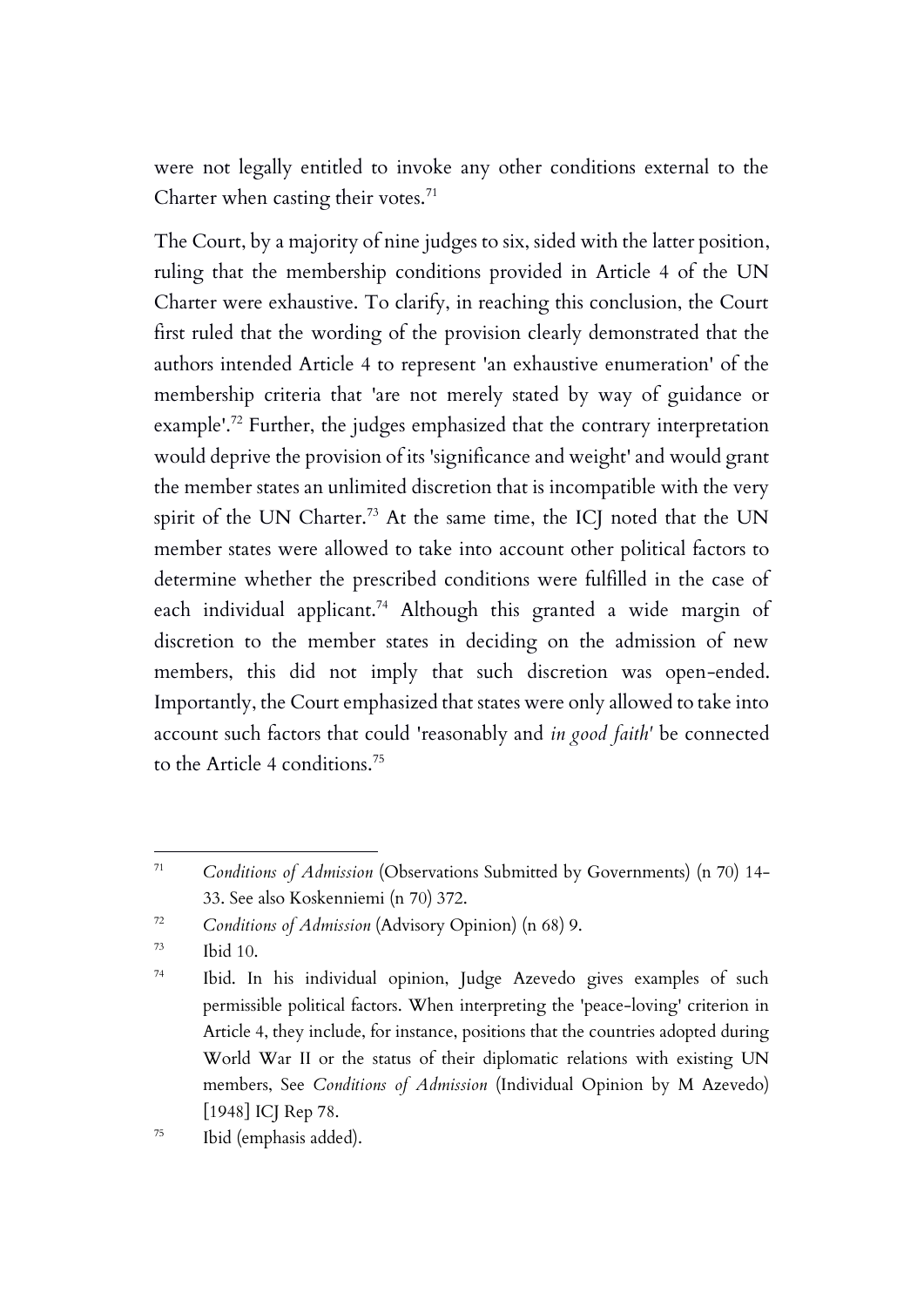As noted by Koskenniemi, even though the ICJ referred to good faith only once in the judgment, the principle played a pivotal role in its reasoning.<sup>76</sup> The paramount role of good faith in constraining the member states' decisions on the admission of new members was also emphasized by the dissenting judges. For instance, dissenting Judge Zoričič emphasized that good faith represents a legal basis for the member states' conduct in institutional settings:

Any organization, and especially that of the United Nations, is, as a general principle, founded on good faith. This rule, which all States have bound themselves to observe when signing the Charter (Article 2/2), requires that a Member shall fulfil its obligations in accordance with the purposes of and in the interests of the Organization.<sup>77</sup>

Moreover, in the joint dissenting opinion, Judges Basdevant, Winiarski, McNair and Read reached the conclusion that, although the UN members were allowed to take any political considerations into account when deciding on the question of membership, they are 'legally bound to have regard to the *principle of good faith*, to give effect to the Purposes and Principles of the United Nations' when exercising their votes. <sup>78</sup>

Thus, in both the majority and dissenting opinions, good faith was utilized as a limit on states' interpretative powers, prohibiting them from invoking criteria that are not intrinsically connected with those prescribed in the Charter.<sup>79</sup> In other words, the principle provided a yardstick for distinguishing between political factors that were permissible in the admission decisions and the ones that were not. As emphasized by the Court, only arguments that can be reasonably justified in terms of Article 4 were

<sup>76</sup> Koskenniemi (n 70) 378.

<sup>77</sup> *Conditions of Admission* (Dissenting Opinion by M. Zoričič) [1948] ICJ Rep 94, 103.

<sup>78</sup> *Conditions of Admission* (Dissenting Opinion by Judges Basdevant, Winiarski, Sir Arnold McNair and Read) [1948] ICJ Rep 82, para 9 (emphasis added).

<sup>79</sup> Müller and Kolb (n 44) 98.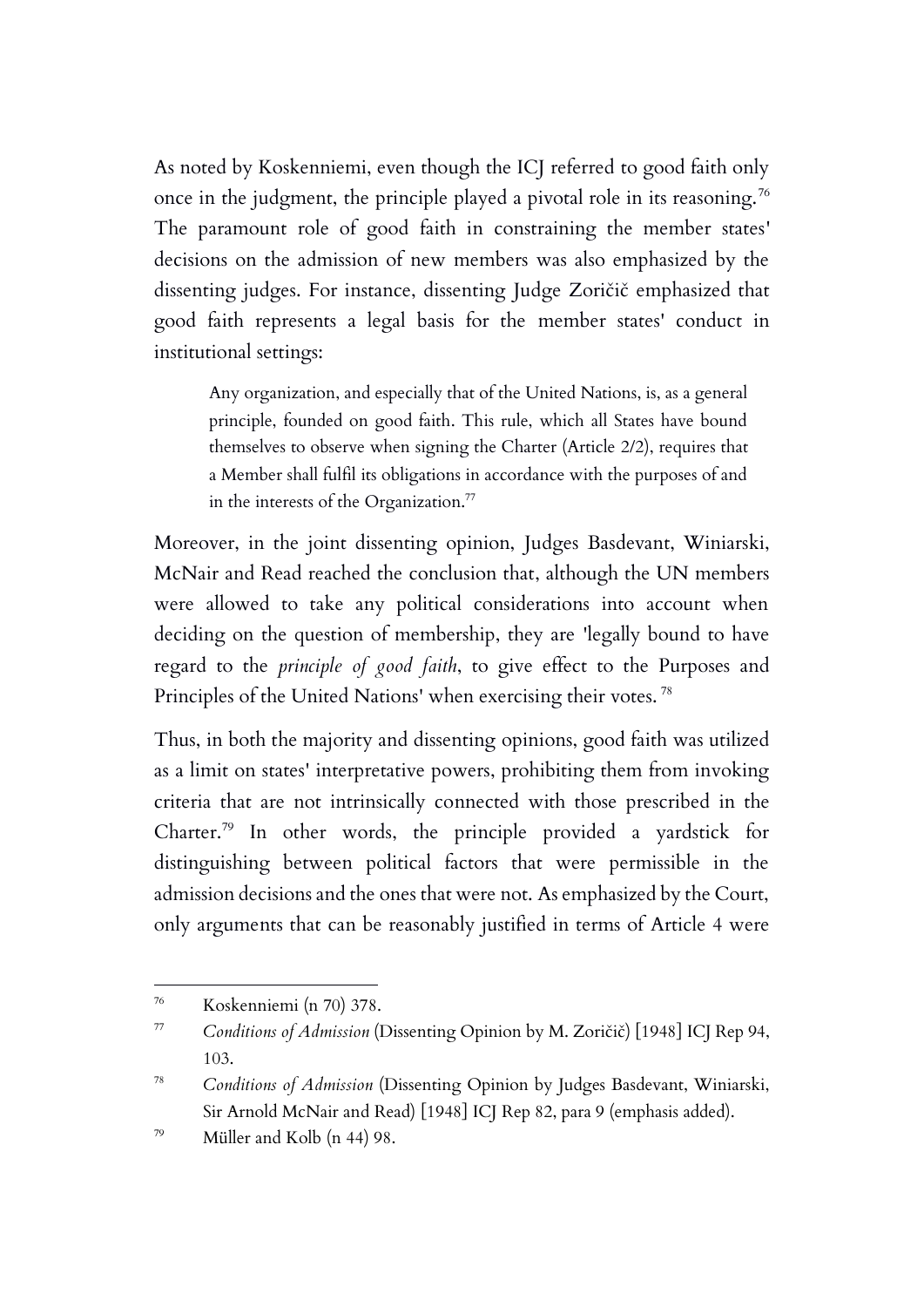admissible in support of member states' votes. This, in essence, is the articulation of one of the corollaries of good faith, the doctrine of abuse of rights, which prohibits the exercise of a right or discretion 'for an end different from that for which the right was created, to the injury of another person or the community'. <sup>80</sup> The doctrine was most explicitly articulated in the individual opinion of Judge Azevedo:

Having established that the required conditions are fixed, it might still be possible – having regard to the doctrine of the relativity of rights already accepted in international law … – to admit a kind of censorship for all cases in which there has been a misuse or, at any rate, abnormal use of power in the appreciation of the exhaustive list of qualities. $81$ 

The judge also noted that the concept of misuse of rights is no longer determined by subjective intent but is rather defined in accordance with objective standards, by reference to 'what is normal, having in view the social purpose of the law'. <sup>82</sup> He further observed that, although it would be difficult to ascertain such limits in abstract, several examples may be provided.<sup>83</sup> As one of such examples, the judge mentioned the hypothetical claim that Switzerland, despite its neutrality in both World Wars, did not satisfy the requirement of being a' peace-loving' country, which at the time referred to the countries that did not side with the Axis powers during the World War II. 84

<sup>80</sup> BO Iluyomade, 'The Scope and Content of a Complaint of Abuse of Right in International Law' (1975) 16 Harvard International Law Journal 44, 48. See also Michael Byers, 'Abuse of Rights: An Old Principle, A New Age' (2002) 47 McGill Law Journal 389, 392-410.

<sup>81</sup> *Conditions of Admission* (Individual Opinion by M. Azevedo) [1948] ICJ Rep 79-80.

<sup>82</sup> Ibid 80.

 $83$  Ibid.

<sup>84</sup> Ibid*.* The judge also noted that states are not obliged to state their reasons for vote but subject themselves to scrutiny if they choose to do so.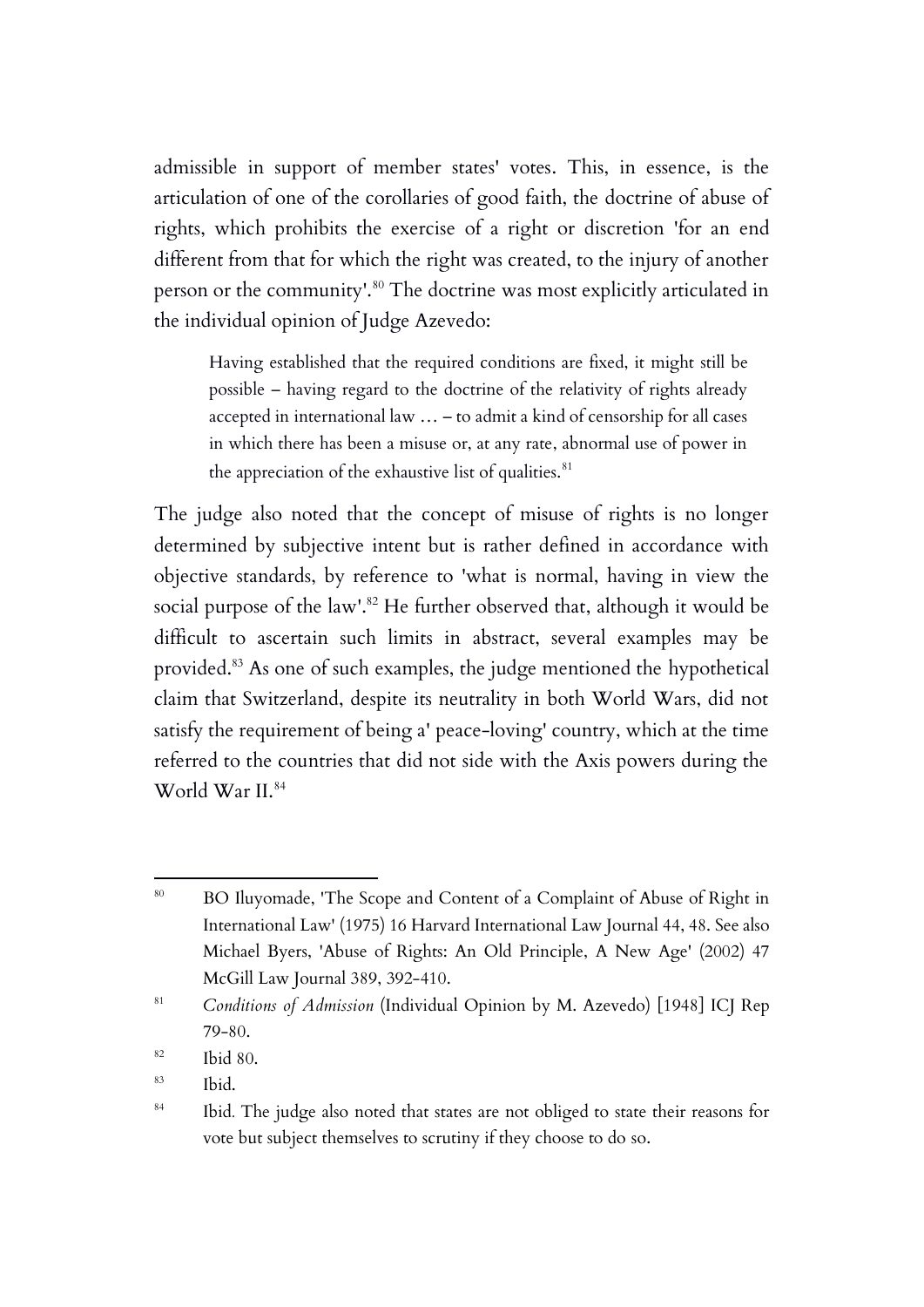The majority of the judges seemed to believe that the case of conditional admission presented before the Court in the current case clearly constituted a manifest misinterpretation of the Article 4 criteria. In particular, the Court characterized conditional admission as being 'entirely unconnected" with the Charter conditions because it makes the admission to the organization dependent not upon certain characteristics of the applicant in question but on completely foreign conditions, concerning the admission of another state.<sup>85</sup> The *Conditions of Admission* advisory opinion represents a compelling example of the application of good faith in clarifying the UN members' obligations under Article 4 of the Charter. When presented with the membership crisis provoked by the ideological divide between the Western and the Eastern blocs, the ICJ required the member states to interpret the article in good faith or, in other words, to refrain from abusing the UN Charter criteria when deciding on the admission of new members.

# *2. The Duty to Negotiate the Transfer of a WHO Regional Office in Good Faith:*  Interpretation of the Agreement of 25 March 1951 Between the WHO and Egypt *Advisory Opinion of the ICJ*

As mentioned above, the application of the principle of good faith extends beyond the phase of interpretation of institutional commitments and also covers their execution. One of the main norms flowing from good faith performance of institutional commitments is the general duty to cooperate.<sup>86</sup> As explained by Kolb, this duty is a natural consequence of the 'treaty bond itself', the existence of which creates legitimate expectations that the parties will work together to solve any issues that may arise during implementation of the treaty.<sup>87</sup> The specific manifestations of the duty to cooperate in relation to the possible termination of a treaty between an international organization and one of its member states were clearly articulated by the ICJ

 $^{85}$  Ibid 65.

<sup>86</sup> Kolb, *Good Faith in International Law* (n 6) 67.

<sup>87</sup> Ibid. See also De Baere and Roes (n 12) 853.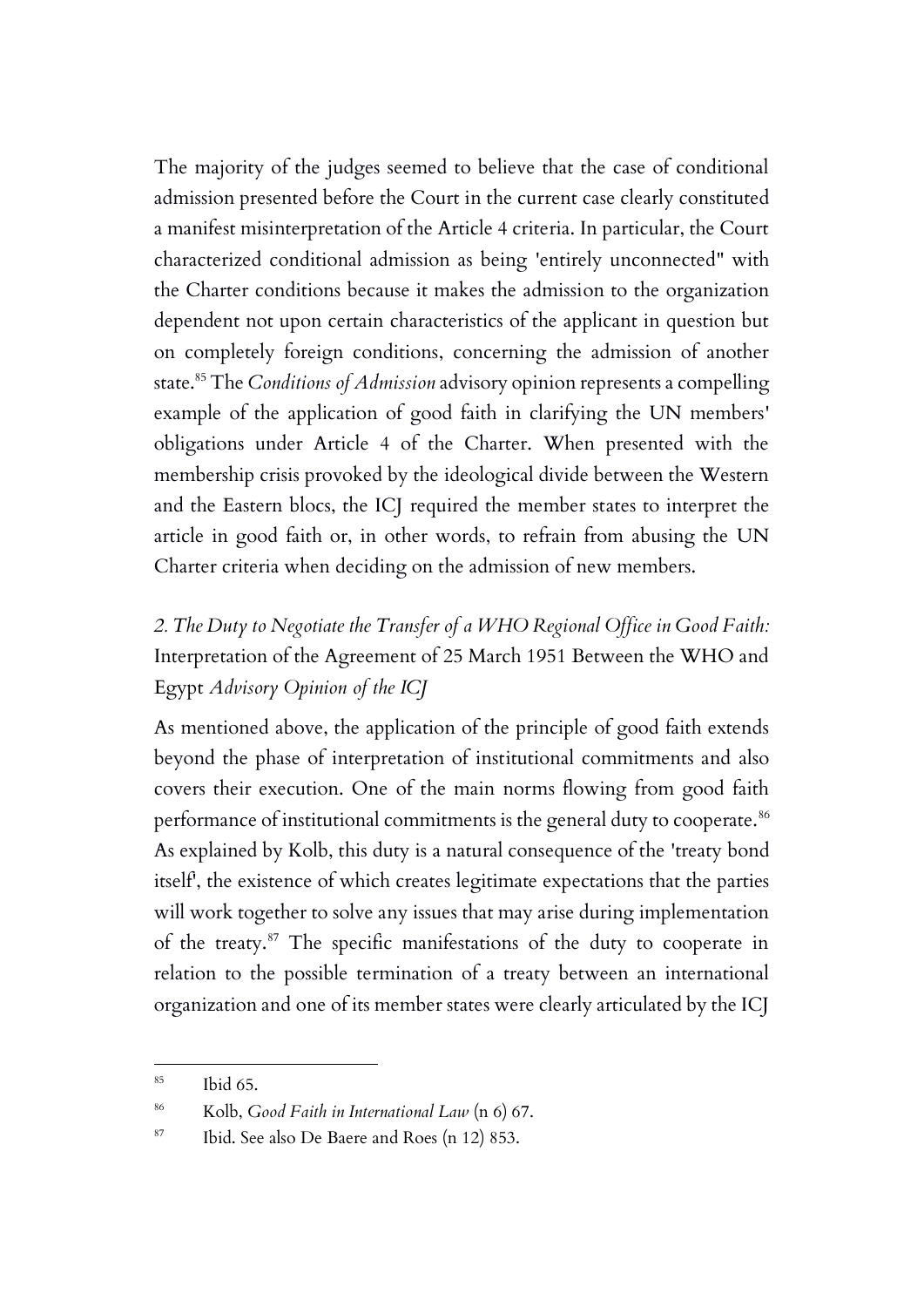in its Advisory Opinion on the *Interpretation of the Agreement of 25 March 1951 Between the WHO and Egypt.*<sup>88</sup>

The advisory opinion concerned the potential transfer of the WHO seat for the Eastern Mediterranean Regional Office from Alexandria to Amman due to changes in the political climate in the region. To elaborate, since 1949, the former Alexandria Sanitary Bureau, an international health agency created in Egypt back in the nineteenth century to prevent the spread of diseases among pilgrims on the way to and from Mecca, had for decades been operating as the WHO seat for its Eastern Mediterranean Regional Office.<sup>89</sup> While the Alexandria office was integrated into the WHO system in July 1949 pursuant to Article 54 of the Constitution of the WHO and a subsequent resolution of the WHO's Executive Board, <sup>90</sup> the agreement between Egypt and the organization for determining the latter's privileges, immunities and facilities was concluded only in 1951 (the '1951

<sup>88</sup> *Interpretation of the Agreement of 25 March 1951 Between the WHO and Egypt* (Advisory Opinion) [1980] ICJ Rep 73.

<sup>&</sup>lt;sup>89</sup> Ibid. For more on the historical background of the dispute, see paras 11-27.

<sup>&</sup>lt;sup>90</sup> Constitution of the World Health Organization (adopted 22 July 1946, entered into force 7 April 1948) 14 UNTS 185 (WTO Constitution), art 54, which states the following: 'The Pan American Sanitary Organization, represented by the Pan American Sanitary Bureau and the Pan American Sanitary Conferences, and all other inter-governmental regional health organizations in existence prior to the date of signature of this Constitution, shall in due course be integrated with the Organization. This integration shall be effected as soon as practicable through common action based on mutual consent of the competent authorities expressed through the organizations concerned'; WHO (Resolution of the Executive Board) 'Establishment of Regional Organization and Place of Regional Office' (March 1949) EB3.R30, para 1, which states that 'The Executive Board … conditionally approves the selection of Alexandria as the site of the Regional Office for the Eastern Mediterranean Area, this action being subject to consultation with the United Nations'.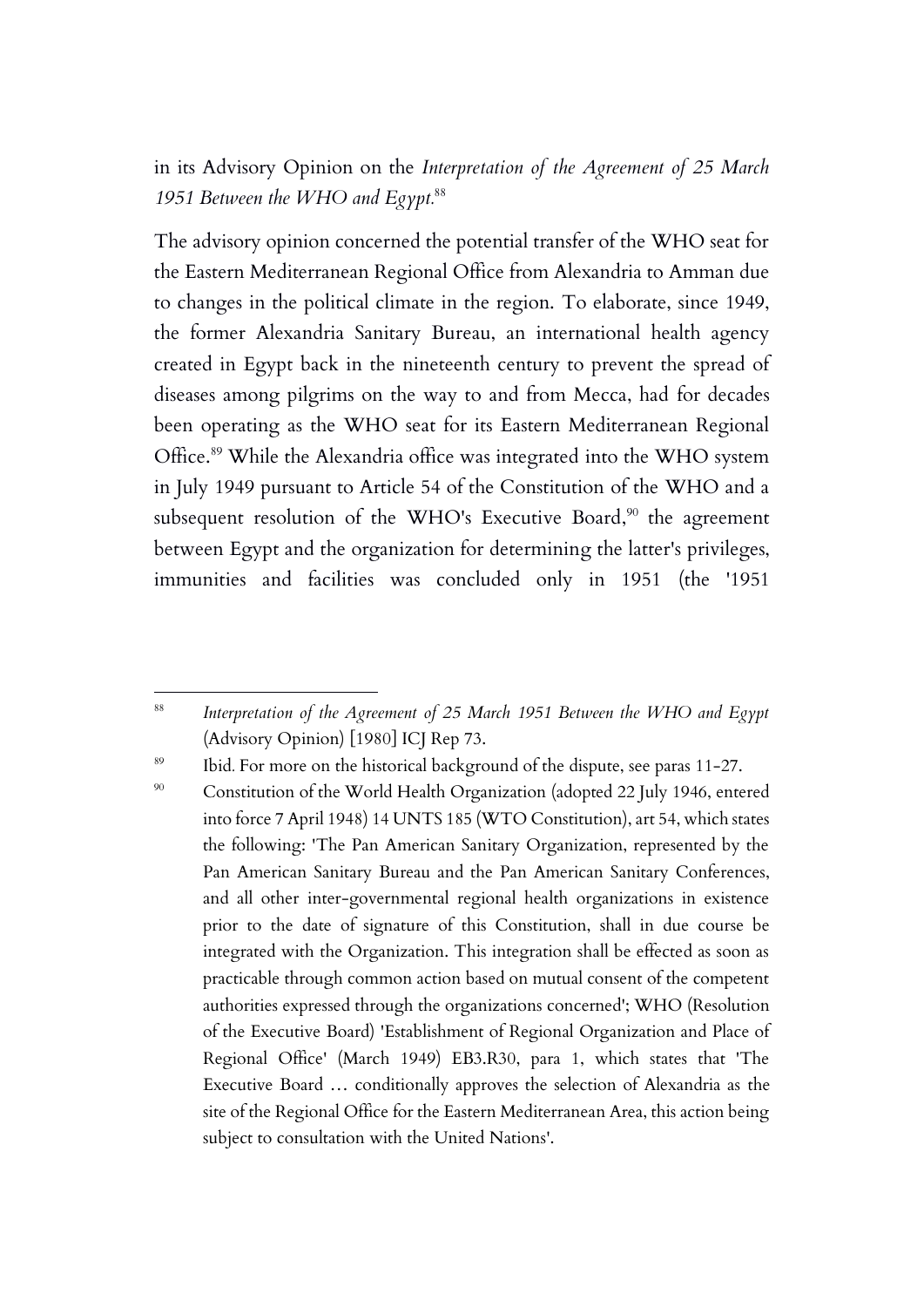Agreement'). <sup>91</sup> From that point, the office in Alexandria functioned as a fully-fledged WHO Regional Office until the conclusion of a series of peace treaties between Egypt and Israel in 1978 (the so-called 'Camp David Accords') drastically changed the situation in the region.<sup>92</sup>

As a consequence of the shift in Egypt's position on the Arab-Israeli conflict, the relationships between Egypt and other Arab states became hostile, with the latter pressing for the immediate transfer of the Regional Office from Egypt to Jordan.<sup>93</sup> Egypt objected to the office transfer, claiming that, in line with Section 37 of the 1951 Agreement, the decision to transfer could not be taken unilaterally by the WHO. Rather, it was to be made in consultation with the other party and was subject to two years' notice:

The present Agreement may be revised at the request of either party. In this event the two parties shall consult each other concerning the modifications to be made in its provisions. If the negotiations do not result in an understanding within one year, the present Agreement may be denounced by either party giving two years' notice.<sup>94</sup>

The other Arab states, in turn, contested this interpretation, arguing that it was the decision of the Health Assembly giving effect to the 1949 resolution

<sup>&</sup>lt;sup>91</sup> Agreement between the World Health Organization and the Government of Egypt for the Purposes of Determining the Privileges, Immunities and Facilities to Be Granted in Egypt by the Government to the Organization, to the Representatives of Its Members and to Its Experts and Officials (WHO-Egypt) (signed 25 March 1951) (1951 Agreement). For more on the process through which the Alexandria Bureau was integrated within the WHO framework, see Kolb, *Good Faith in International Law* (n 6) paras 14-27.

<sup>&</sup>lt;sup>92</sup> Catherine Brölmann, 'Interpretation of the Agreement of 25 March 1951 Between the WHO and Egypt, Advisory Opinion, [1980] ICJ Rep 73' in Cedric Ryngaert, Ige F Dekker, Ramses A Wessel and Jan Wouters (eds), *Judicial Decisions on the Law of International Organizations* (Oxford University Press 2016).

<sup>93</sup> *Interpretation of the Agreement* (n 88) paras 29-31.

<sup>94</sup> 1951 Agreement (n 89) s 37, quoted in *Interpretation of the Agreement (*n 88) 166. For further discussion, see *Interpretation of the Agreement* (n 88) 165-70.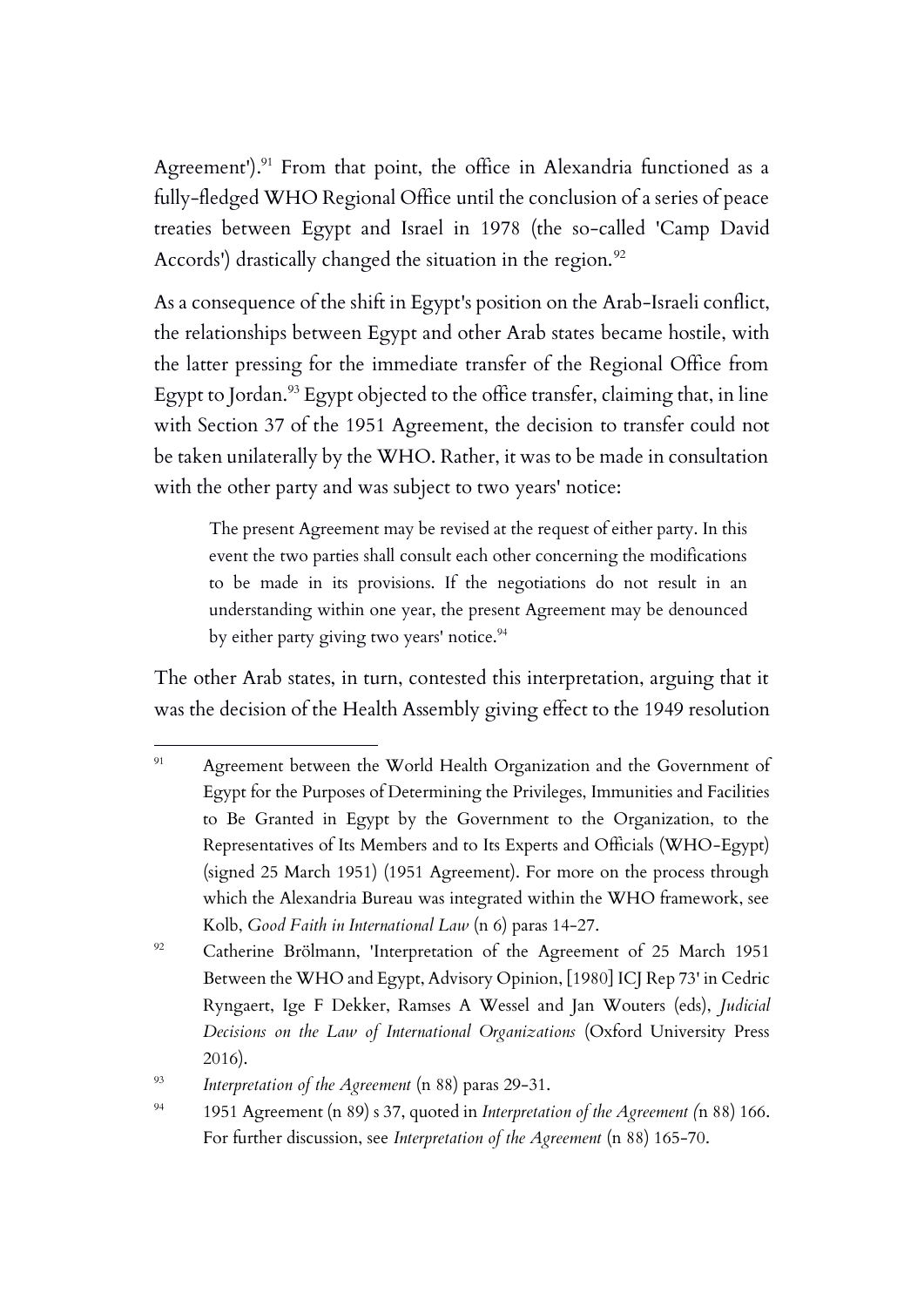of the WHO Executive Board that formed the legal basis for the establishment of the Regional Office, not the 1951 Agreement, which was concluded two years after the Alexandria Bureau began operating as a WHO site.<sup>95</sup> As a result, Section 37 did not govern the choice and the potential transfer of the site of the WHO Regional Office.<sup>96</sup> Rather, it was completely within the power of the World Health Assembly to change the location of the WHO regional office, whenever it wished to do so. $\frac{97}{7}$  To bring some clarity to the question, the World Health Assembly decided to refer the question of the applicability of Section 37 of the 1951 Agreement to the potential transfer of the Regional Office to the ICJ. In addition, the Assembly inquired about the legal obligations of both the WHO and Egypt in relation to the Regional Office during the two-year period between the notice and the actual termination of the 1951 Agreement.<sup>98</sup>

The Court's reasoning was clearly motivated by the concern that an abrupt denunciation of the 1951 Agreement by either of the parties would lead to a serious disruption of the WHO's work in the region. To avoid such an outcome, the ICJ decided to bypass the controversial issue of whether the 1951 Agreement, concluded two years after the Alexandria Bureau had been operating as the WHO Regional Office, constituted the legal foundation for its establishment and whether, as a result, the Agreement's provisions on treaty termination were applicable to the Office's potential transfer.<sup>99</sup> Instead, the Court declared at the outset that the real question underlying the advisory opinion was the identification of the wider legal framework

<sup>96</sup> Ibid.

<sup>97</sup> Ibid 142.

<sup>99</sup> See Brölmann (n 92) 249.

<sup>95</sup> *Interpretation of the Agreement* (Written Statements) [1980] ICJ Pleadings 141- 55.

<sup>98</sup> *Interpretation of the Agreement* (Request for Advisory Opinion) [1980] ICJ Pleadings 3.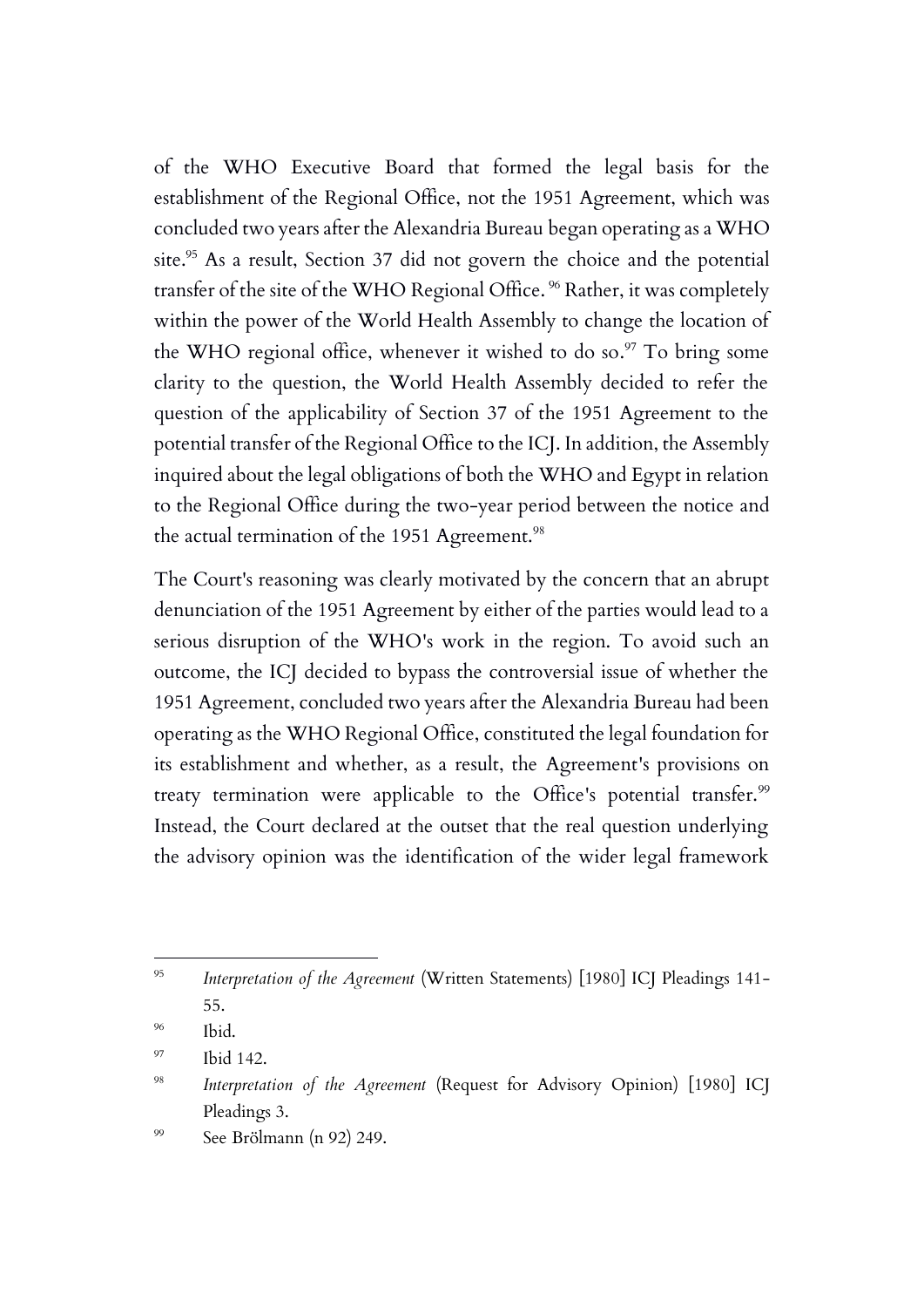regulating the permissibility and the conditions of the transfer of the Regional Office from Egypt, not just the application of Section 37.<sup>100</sup>

After reformulating the question in this manner, the Court emphasized that, irrespective of the legal nature of the 1951 Agreement, there existed 'a contractual legal regime' regulating the relations between Egypt and the organization. This legal regime consisted of various agreements concluded between the parties in the period from 1949 to 1951 and, most importantly, was based on Egypt's status as both a WHO member and one of the organization's host states. <sup>101</sup> As a consequence of this strong 'contractual' bond between the parties, they were under an obligation to implement their treaty commitments in good faith, including the duty to cooperate in resolving any problems related to the transfer of the Regional Office. In Court's own words:

… the very fact of Egypt's membership in the Organization entails certain mutual obligations of co-operation and good faith incumbent upon Egypt and the organization. Egypt offered to become host to the Regional Office in Alexandria and the Organization accepted that offer: Egypt agreed to provide the privileges, immunities and facilities necessary for the independence and effectiveness of the Office. As a result, the legal relationship between Egypt and the Organization became, and now is, that of a host State and an international organization, the very essence of which is a body of mutual obligations of *co-operation and good faith*. 102

The Court stressed once again that it was the deliberate actions of both parties that led to the creation of an important WHO office, 'employing large staff and discharging health functions important both to the Organization and to Egypt itself<sup>1</sup> for over thirty years.<sup>103</sup> This, in turn, created legitimate expectations that both parties would handle the transfer of the office with due care, in order to preserve the continuous work of the

<sup>100</sup> *Interpretation of the Agreement* (n 88) para 35.

 $101$  Ibid para 43.

<sup>102</sup> Ibid (emphasis added).

 $103$  Ibid.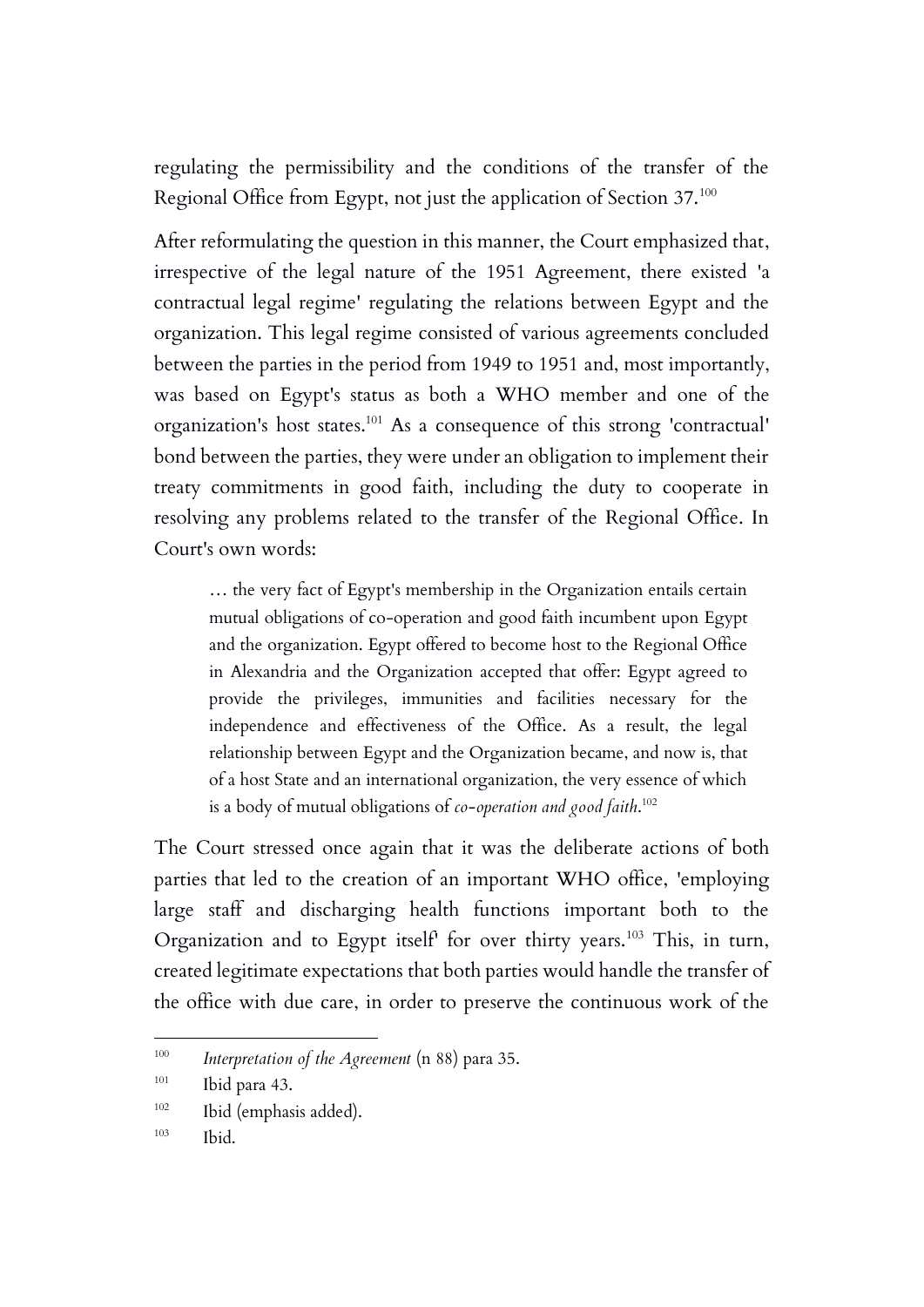WHO in the region.<sup>104</sup> Thus, in these particular circumstances, good faith required the parties to allocate a reasonable period of time for a 'smooth and orderly' transfer of the Office to the new location and, in the meantime, to ensure that the WHO enjoyed full use of its privileges, immunities and facilities at the old site.<sup>105</sup> In summary, the Court opined that it was the very nature of this situation or, in other words, the urgent need to protect the effectiveness of institutional commitments, that 'demands consultation, negotiation and co-operation' between the parties.<sup>106</sup>

On the basis of these legal and practical considerations, the Court derived three specific manifestations of the duty to cooperate in the current context: firstly, to negotiate the conditions of the potential transfer in good faith; secondly, if such transfer is to be effectuated, to continue consultations with regard to the logistics of such transfer 'with a minimum prejudice to the work of the Organization'; and, thirdly, to give a reasonable period of notice for the termination of the existing arrangements.<sup>107</sup> The Court concluded by emphasizing, once again, that throughout the whole process both parties should be guided by the principle of good faith:

the paramount consideration both for the Organization and the host State in every case must be their clear obligation to co-operate in good faith to promote the objectives and purposes of the Organization as expressed in its Constitution.<sup>108</sup>

To summarize, this advisory opinion is another illustration of the important role that good faith plays throughout all stages of the execution of institutional commitments, including right before their termination. In this particular case, the ICJ emphasized the existence of a close 'contractual' bond

 $104$  Ibid para 44.

<sup>105</sup> Ibid para 44. See also Kolb, *Good Faith in International Law* (n 6) 68.

<sup>106</sup> *Interpretation of the Agreement* (n 88) para 44. See also Kolb, *Good Faith in International Law* (n 6) 68.

<sup>107</sup> *Interpretation of the Agreement* (n 88) para 49.

 $108$  Ibid.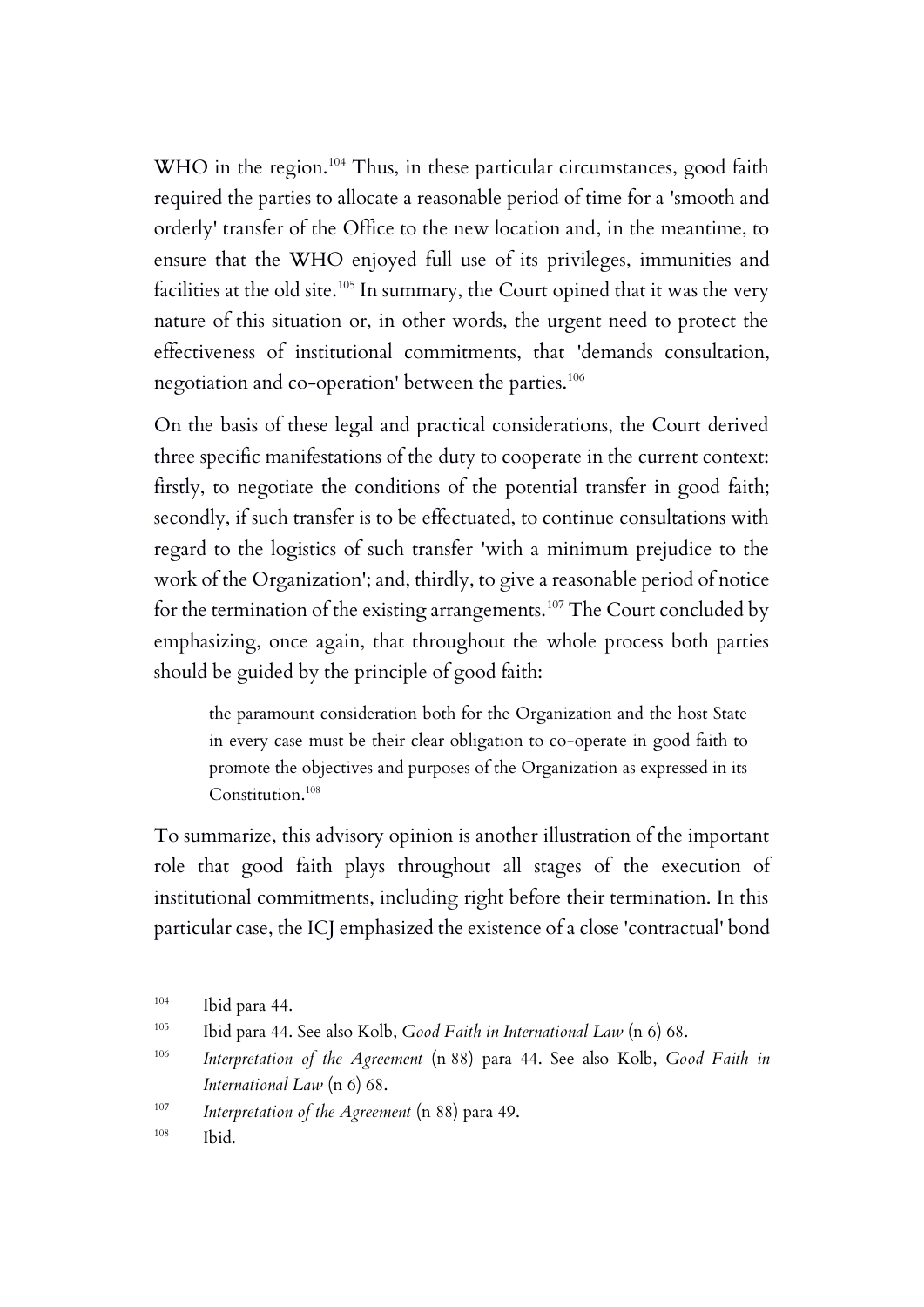between Egypt and the WHO, the natural consequence of which was the duty of both parties to cooperate in resolving any problems arising out of the implementation of their respective treaty obligations. Thus, the Court developed, as a part of good faith performance of the parties' institutional commitments, specific duties of negotiation and co-operation concerning the transfer of the WHO Regional Office in order to ensure the smooth and continuous work of the organization in the Middle East.

# *3. Ensuring the Due Process Rights of International Civil Servants:* Bustani *Case Before the ILOAT*

International administrative law, or the law of international civil service, which regulates the relationships between international organizations and their staff members, represents one of the main areas of application of the good faith principle in the law of international organizations.<sup>109</sup> Indeed, as was affirmed by the Court of Justice of the European Communities already in the 1960s, the principle is the cornerstone of the contractual relationships between an organization and its staff.<sup>110</sup> Thus, as elsewhere, a number of more concrete sub-principles and norms, through which the principle of good faith operates, can be traced in this area.<sup>111</sup>

According to Amerasinghe, such sub-principles are mainly centred on the prohibition of arbitrary conduct of an organization vis-à-vis its employees, which has been reviewed by administrative tribunals on the basis of three grounds: irregularity of motives, substantive deficiencies and procedural

<sup>&</sup>lt;sup>109</sup> On the role of good faith and related principles, including abuse of power, in the law of international civil service, see Kolb, *Good Faith in International Law*  $(n 6)$  169-75.

<sup>110</sup> Joined Cases 43, 45 and 48/59 *Eva von Lachmüller, Bernard Peuvrier, Roger Ehrhardt v Commission of the European Economic Community* [1960] EU:C:1960:37 (cited in Kolb, *Good Faith in International Law* (n 6) 170).

<sup>111</sup> Amerasinghe, *Principles of the Institutional Law of International Organizations*  (n 24) 301-02; Kolb *Good Faith in International Law* (n 6) 170.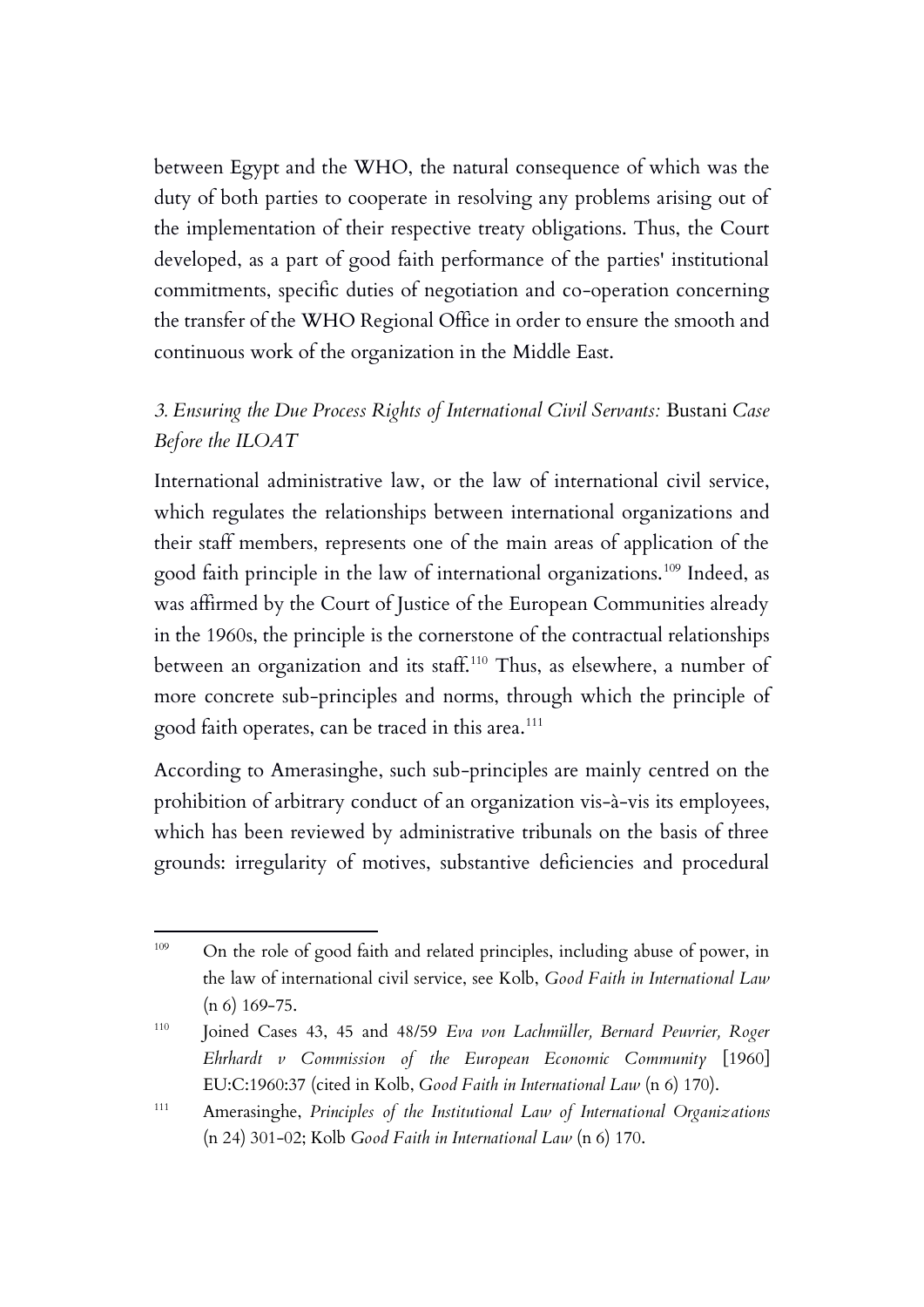deficiencies.<sup>112</sup> The first category refers to organizational decisions vis-à-vis its employees that are taken on discriminatory basis or for any other malice or irregular purposes.<sup>113</sup> In turn, review of administrative decisions on substantive grounds further includes lack of legal basis for the decision, absence of competent authority, error of law or fact and omission of facts, as well as reaching unreasonable conclusions.<sup>114</sup> For their part, procedural irregularities concern the absence of fair procedure in the taking the administrative decision, including not providing the employee the possibility to defend herself or not stating reasons for the administrative decision.<sup>115</sup>

Indeed, all typical elements of the application of good faith in the law of international civil service can be found in the high-profile *Bustani* case before the ILOAT. The case concerned the premature termination of the second term appointment of the former Director-General of the OPCW, Mr. Jose Bustani, an unprecedented action in the history of international organizations. <sup>116</sup> He was first appointed in 1997 for the period of four years.

<sup>112</sup> Chittharanjan F. Amerasinghe, 'Termination of Permanent Appointments for Unsatisfactory Service in International Administrative Law' (1984) 33 International and Comparative Law Quarterly 859, 862; Amerasinghe, *Principles of the Institutional Law of International Organizations* (n 24) 303.

<sup>113</sup> Amerasinghe, 'Termination of Permanent Appointments' (n 112) 871; Amerasinghe, *Principles of the Institutional Law of International Organizations*  (n 24) 303.

<sup>114</sup> Amerasinghe, 'Termination of Permanent Appointments' (n 112) 862-71; Amerasinghe, *Principles of the Institutional Law of International Organizations*  (n 24) 303.

<sup>115</sup> Amerasinghe, 'Termination of Permanent Appointments' (n 112) 875-82; Amerasinghe, *Principles of the Institutional Law of International Organizations*   $(n 24)$  305-06.

<sup>116</sup> *Bustani v Organisation for the Prohibition of Chemical Weapons (Case No 2232)* Judgment of the ILO Administrative Tribunal (16 July 2003). For analysis of this case, see Jan Klabbers, 'The *Bustani* Case Before the ILOAT: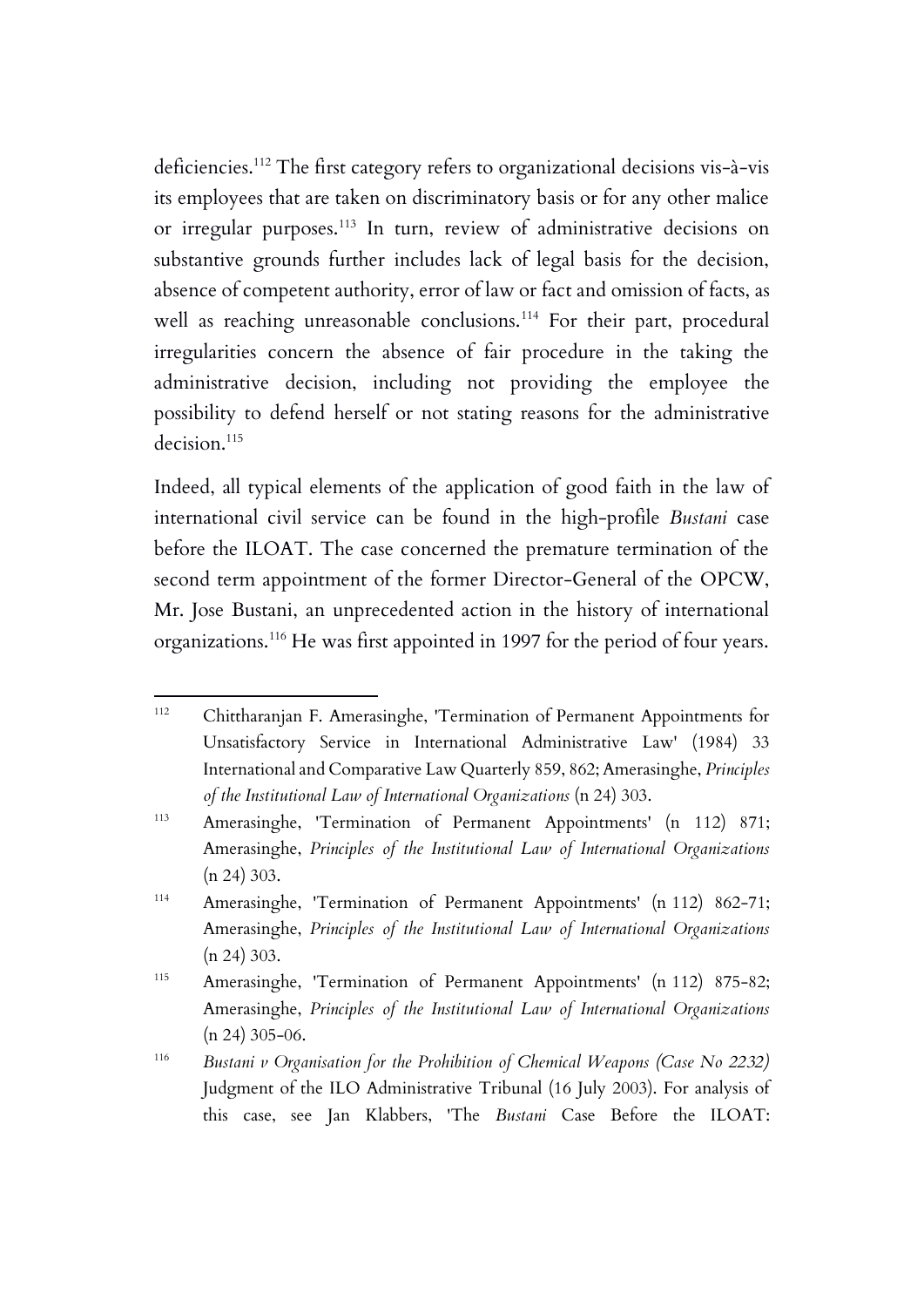In 2000, his mandate was unanimously renewed for another four years by the Conference of the States Parties, upon the recommendation of the Executive Council and with strong support from the US. However, by 2001, the relationship between Bustani and the US, the main contributor to the organization's budget, had started to deteriorate. The US accused Bustani of 'polarizing and confrontational conduct' and financial and political mismanagement of the organization, as well as 'advocacy of inappropriate roles for the OPCW', in particular referring to his continuous encouragement of the OPCW's inspections of weapons of mass destruction in Iraq.<sup>117</sup> Eventually, in March 2002, the US presented a no-confidence motion to the OPCW Executive Council demanding Bustani's resignation. After the motion failed to meet the required two-thirds majority, the US called for a special session of the Conference of the State Parties, once again pressing for the termination of Bustani's appointment, which was eventually accepted.<sup>118</sup>

Bustani subsequently appealed the decision before the ILOAT, which, under the OPCW Staff Regulations, was competent to hear the disputes between the organization and its staff members.<sup>119</sup> In particular, he alleged that a number of substantive and procedural deficiencies rendered the decision terminating his contract illegal. As regards substantive irregularities, he first claimed that the decision lacked a valid legal basis in the Chemical Weapons

Constitutionalism in Disguise?' (2004) 53 International and Comparative Law Quarterly 455, 461.

<sup>117</sup> Bureau of Arms Control, 'Fact Sheet: Preserving the Chemical Weapons Convention: The Need for a New Organization for the Prohibition of Chemical Weapons (OPCW) Director-General' (US Department of State, 2 April 2002) <https://2001-2009.state.gov/t/ac/rls/fs/9120.htm> accessed 19 October 2020. See also Sean Murphy, 'U.S. Initiative to Oust OPCW Director-General' (2002) 96 American Journal of International Law 711, 711.

<sup>118</sup> Murphy (n 117) 711. The motion was adopted with 48 votes in favour, seven against and 43 abstentions.

<sup>119</sup> *Bustani* (n 116).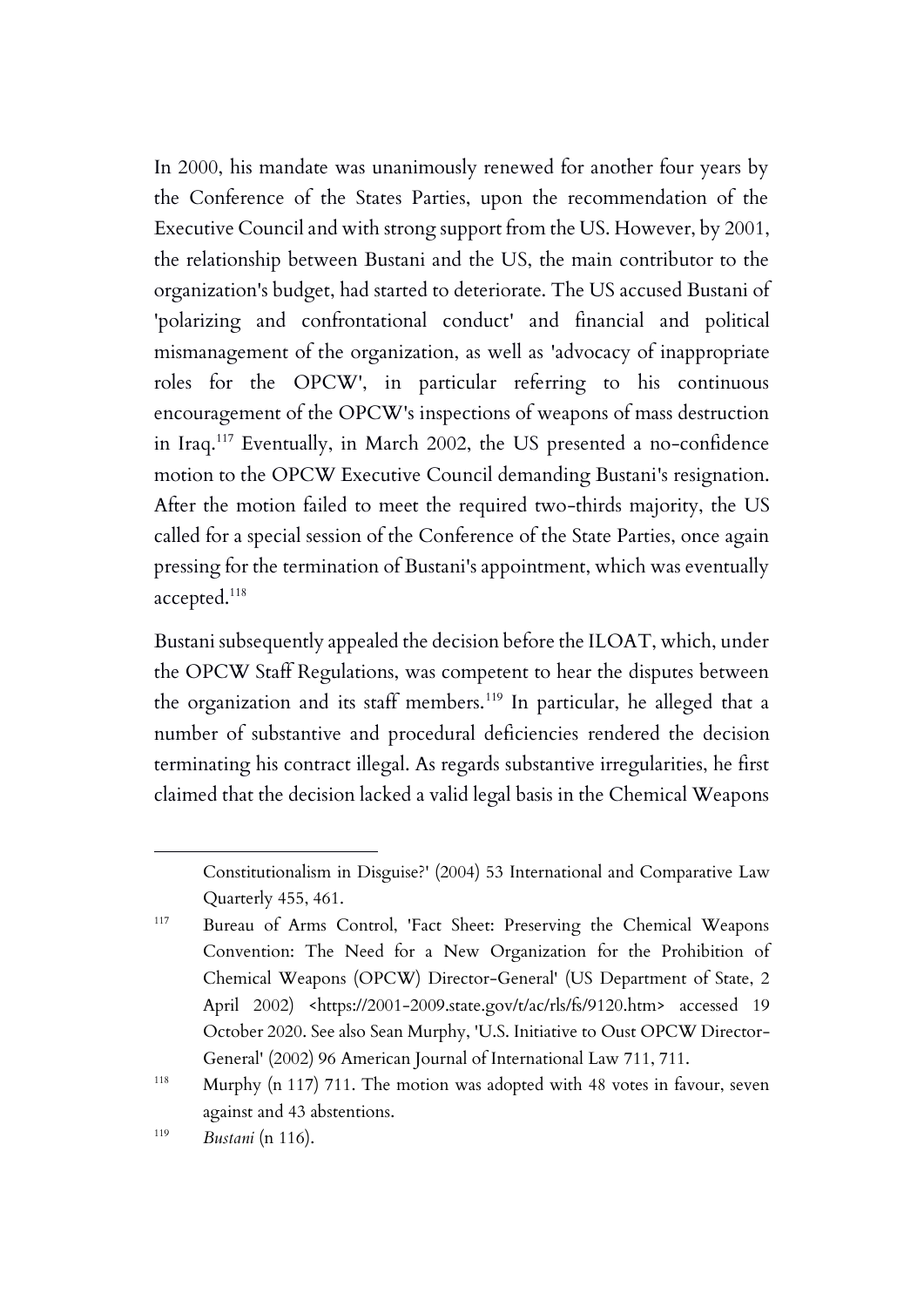Convention, which only allowed the Conference to appoint the Director-General or to renew his or her mandate.<sup>120</sup> He also claimed that the decision was adopted by an incompetent authority, specifically the special session of the Conference, which he alleged was 'abusively and erroneously seized' by the US to overrule the previous decision of the Executive Council rejecting the no-confidence motion brought against him.<sup>121</sup> Lastly, he submitted that the decision was procedurally flawed as it was not properly substantiated, with the 'lack of confidence' being the only reason indicated for the termination of his contract.<sup>122</sup>

On the other hand, the OPCW affirmed that lack of confidence presented a legitimate basis for terminating the Director-General's contract in exceptional circumstances when 'preservation and effective functioning of the Organisation' were at stake.<sup>123</sup> In addition, the organization objected to the ILOAT's jurisdiction to hear the case, claiming that the decision ending Bustani's appointment was political in nature and could not be subject to the ILOAT's review.<sup>124</sup> Further, the OPCW claimed that, in any event, the Director-General, in light of his position and responsibilities, cannot be considered an ordinary staff member of the organization, thereby falling outside the material scope of the tribunal's jurisdiction.<sup>125</sup>

The judgment of the ILOAT represents an affirmation of the abovementioned principles of international administrative law aimed at prohibiting arbitrary conduct of the organization vis-à-vis its employees, even in the most high-profile cases. To this end, it was not surprising that the ILOAT's main focus in the case was on asserting jurisdiction over the dispute by construing the case as an ordinary staff dispute and downplaying

 $124$  Ibid paras C and E.

<sup>120</sup> Ibid para B.

 $121$  Ibid.

 $122$  Ibid.

<sup>123</sup> Ibid para C.

<sup>&</sup>lt;sup>125</sup> Ibid para C.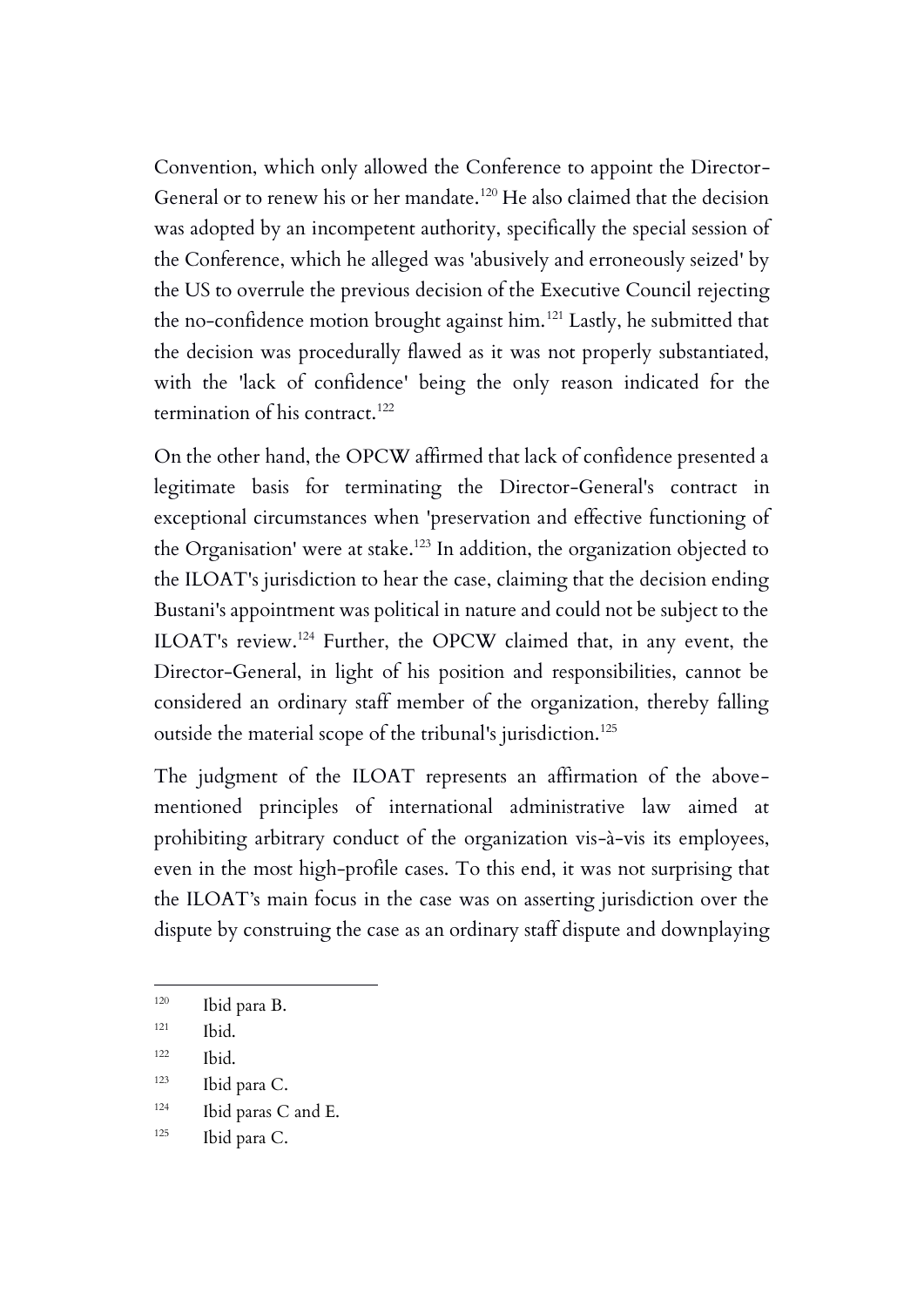its significant political connotations.<sup>126</sup> In doing so, it observed that, according to the standard usage of the word 'official' in the OPCW rules and its own Statute, the Director-General was to be regarded as a staff member entitled to the protection of his labour rights, as opposed to a political leader who can be removed simply due to lack of support from his constituency. <sup>127</sup> As regards the jurisdiction *ratione materiae,* the Tribunal emphasized that the decision to prematurely terminate the appointment of an international civil servant is necessarily administrative in nature.<sup>128</sup> As such, it cannot be exempted from the Tribunal's review, even if it was adopted by the Organisation's highest decision-making organ.<sup>129</sup>

At the merits stage, the Tribunal cautiously dodged the central question concerning the authority of the Conference of the State Parties to dismiss the Director-General in the absence of an explicit provision to this end in the organization's constitution. Instead, it simply noted that the Conference enjoys a broad competence to examine any issue concerning the Secretariat under the Chemical Weapons Convention.<sup>130</sup> However, at the same time, it ruled that the contested decision violated the core principles of international administrative law, whose observance represents a necessary condition for the effective functioning of any international organization. In doing so, it once again affirmed the limitations on the discretionary power of the organization:

<sup>126</sup> Klabbers, 'The *Bustani* Case Before the ILOAT' (n 116) 461. For an extensive analysis of the case, see also Treasa Dunworth, 'Towards a Culture of Legality in International Organizations: The Case of the OPCW' (2008) 5 International Organizations Law Review 119, 124.

<sup>&</sup>lt;sup>127</sup> *Bustani* (n 116) paras 7-8. On the ambiguous role of Director-Generals in international organizations more generally, see Klabbers, 'The *Bustani* Case Before the ILOAT' (n 116) 458-60.

<sup>128</sup> *Bustani* (n 116) para 10.

 $129$  Ibid.

<sup>130</sup> Ibid para 15. See also Klabbers, 'The *Bustani* Case Before the ILOAT' (n 116) 458-60.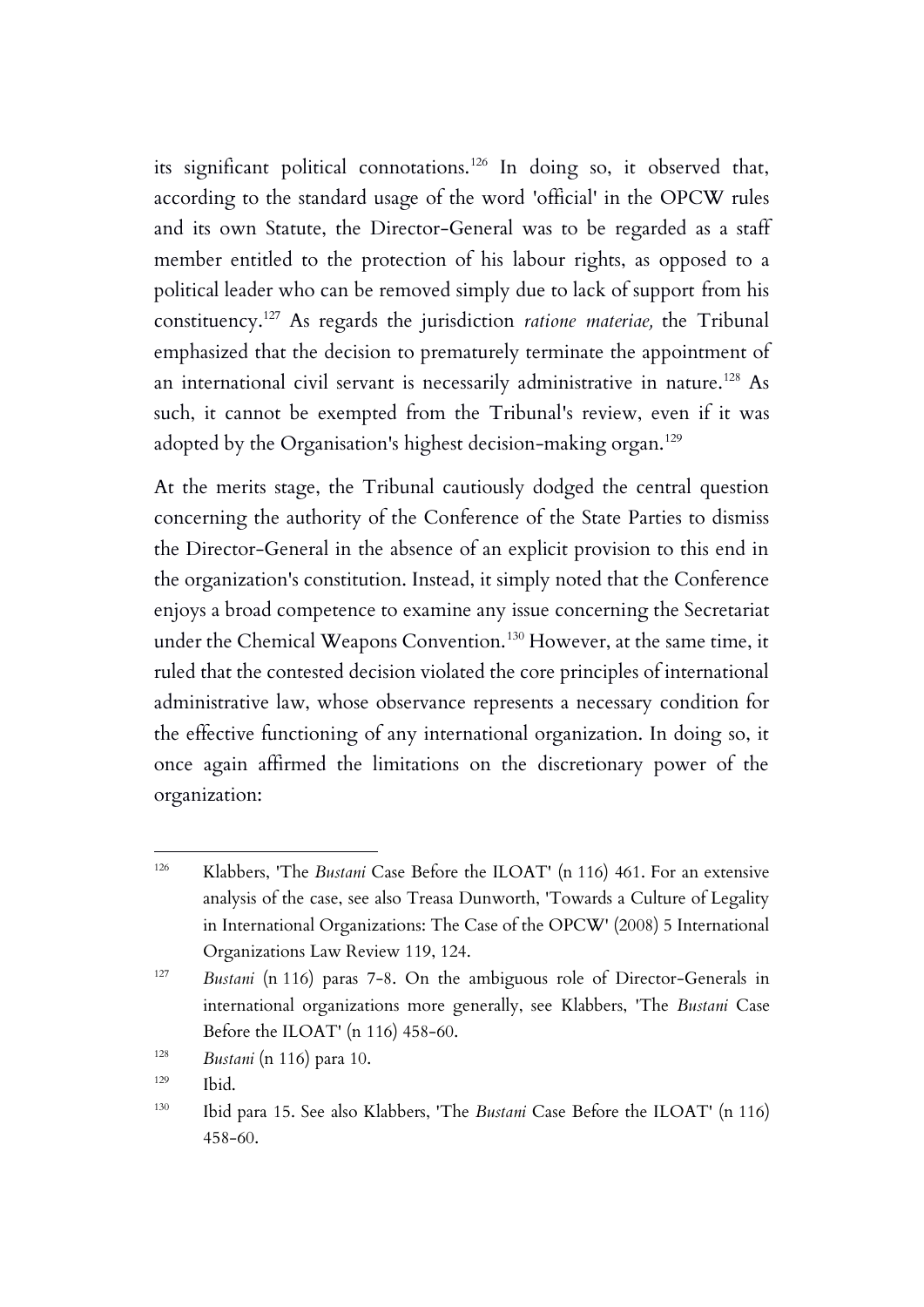In accordance with the established case law of all international administrative tribunals, the Tribunal reaffirms that the independence of international civil servants is an essential guarantee, not only for the civil servants themselves, but also for the proper functioning of international organisations [...] To concede that the authority in which the power of appointment is vested – in this case the Conference of the States Parties of the Organisation – may terminate that appointment in its unfettered discretion, would constitute an unacceptable violation of the principles on which international organisations' activities are founded […] by rendering officials vulnerable to pressures and to political change.<sup>131</sup>

In doing so, the ILOAT emphasized that any decision prematurely ending the appointment of a staff member should respect all procedural guarantees, including access to an independent body where the applicant can defend his case.<sup>132</sup> In addition, any decision of this kind should be well substantiated, pointing to 'grave misconduct' displayed by the staff member or other abnormal circumstances that could justify the exceptional measure of the civil servant's dismissal.<sup>133</sup> However, in case of Mr. Bustani, no such procedural guarantees were followed and the reasons for his replacement were 'extremely vague', merely referring to 'the lack of confidence in the present Director-General'. <sup>134</sup> As a result, the impugned decision resulted in the violation of his contract of employment and the fundamental principles of the law of the international civil service and, thus, was set aside.<sup>135</sup>

To sum up, the *Bustani* judgment rendered by the ILOAT illustrates the important role that the principle of good faith can play in protecting international civil servants from abusive conduct by the organization. In particular, in present circumstances, the *leit motif* of the Tribunal's reasoning was the reaffirmation of the application of well-recognized principles of

<sup>131</sup> *Bustani* (n 116) para 16.

<sup>132</sup> Ibid para 15.

<sup>133</sup> Ibid.

<sup>134</sup> Ibid.

 $135$  Ibid para 17.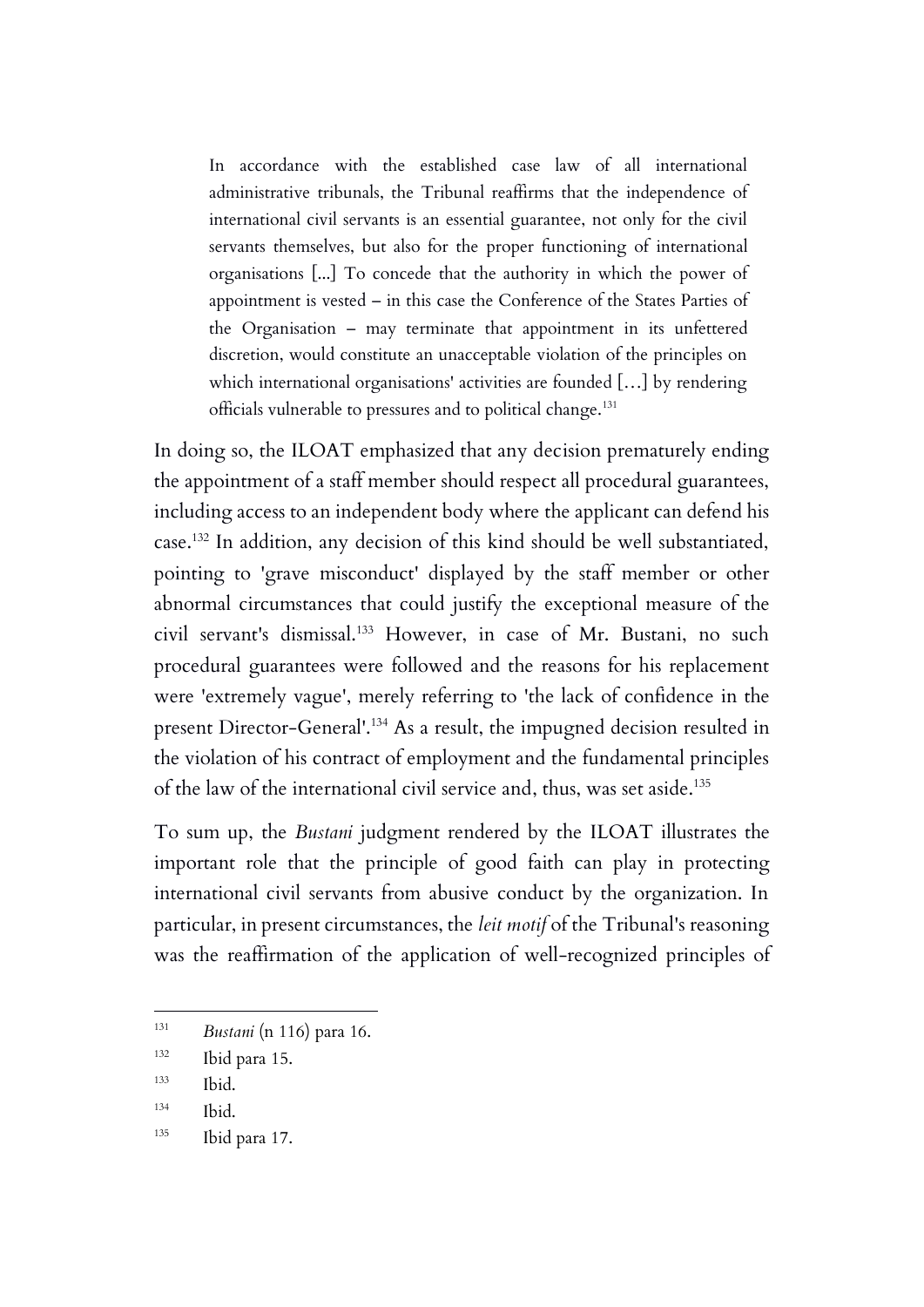international administrative law – flowing from the principle of good faith – to the decision to terminate the Director-General's appointment. As demonstrated, while the Tribunal recognized that the organization's highest plenary organ had broad discretion in adopting the decision, it nevertheless maintained that this discretion cannot be exercised in an arbitrary manner, or, in other words, that the organization should respect essential procedural guarantees, including providing the employee with the possibility to defend herself and stating reasons for terminating the appointment. The application of substantive and procedural limits on an organization's conduct is important not only for the protection of its employees' individual rights but also to ensure the independence of the international civil service, without which no modern international organization can function effectively.

#### **V. CONCLUSION**

The aim of this article was to examine the foundation of various explicit and implicit obligations pertaining to membership in international organizations that have been developed in legal practice and scholarship. In particular, against the grain of the descriptive approach prevailing in international institutional law, it was argued that these duties are not merely a reiteration of the member states' commitments as formulated in the constitutions of particular international organizations. Rather, their scope is much more farreaching, being determined by the application of the principle of good faith to the performance of states' institutional commitments in particular legal scenarios. To put it differently, the resulting analysis demonstrated that the principle of good faith allows an international organization to constantly shape the scope of membership duties, leaving the legal parameters within which the power between the organization and its member states is contested in constant flux. With the principle of good faith as the legal basis for the membership obligations, the member states cannot claim that their duties have been set once and for all. Instead, whenever a new problem of institutional life arises, new expectations will emerge with regard to member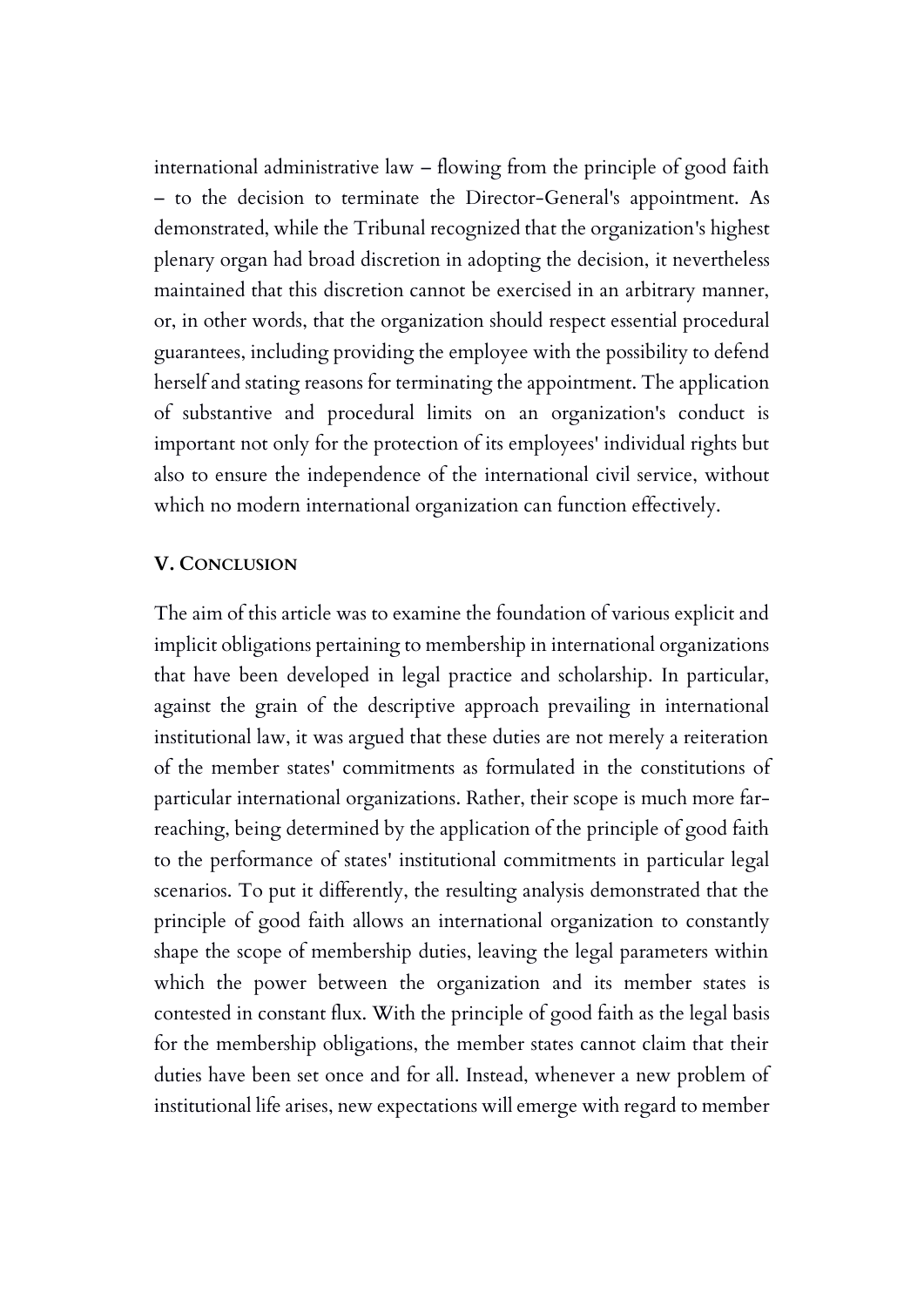states' conduct, depending on organizational needs at a particular point in time.<sup>136</sup>

Moreover, the analysis undertaken in this article underscored the pivotal role that the principle of good faith, as a general principle of law, can play in the development of institutional legal order. Normally, constitutions of international organizations only establish the basic rules of communal life, leaving resolution of various legal problems to subsequent stages. With formal constitutional amendment being frequently unattainable, good faith, in light of its flexible and comprehensive nature, contributes to the organic evolution of an organization's legal order.<sup>137</sup> As demonstrated, this is realized through the generation of more concrete norms and sub-principles – such as the obligation to interpret and perform the treaty in accordance with its spirit rather than the letter, the prohibition of the abuse of rights and of the abuse of procedure, the notions of acquiescence and estoppel and others – that are then used to *concretize, supplement* and *correct* existing institutional norms. The three functions played by good faith and these related norms in the development of institutional legal order can be explained in more detail by the three cases presented in the article.

Firstly, the *Conditions of Admission* advisory opinion exemplifies the concretizing function of good faith, which allows the assessment of an act whose legal limits have not been well defined *prima facie* in the constituent instrument against the standard of reasonableness existing in the organization at a particular point in time.<sup>138</sup> As previously illustrated, in this case, good faith served as a limit on the exercise of member states'

<sup>136</sup> Kolb, *Good Faith in International Law* (n 6) 164.

<sup>137</sup> See De Baere and Roes (n 12) 872.

<sup>138</sup> Robert Kolb, 'Principles as Sources of International Law: (With Special Reference to Good Faith)' (2006) 3 Netherlands International Law Review 1, 28; Martijn W Hesselink, 'The Concept of Good Faith' in Arthur S Hartkamp, Martjin W Hesselink, Ewoud H Hondius, Chantal Mak and C Edgar du Perron (eds), *Towards a European Civil Code, Fourth Revised and Expanded Edition* (Kluwer Law International 2010) 623-627.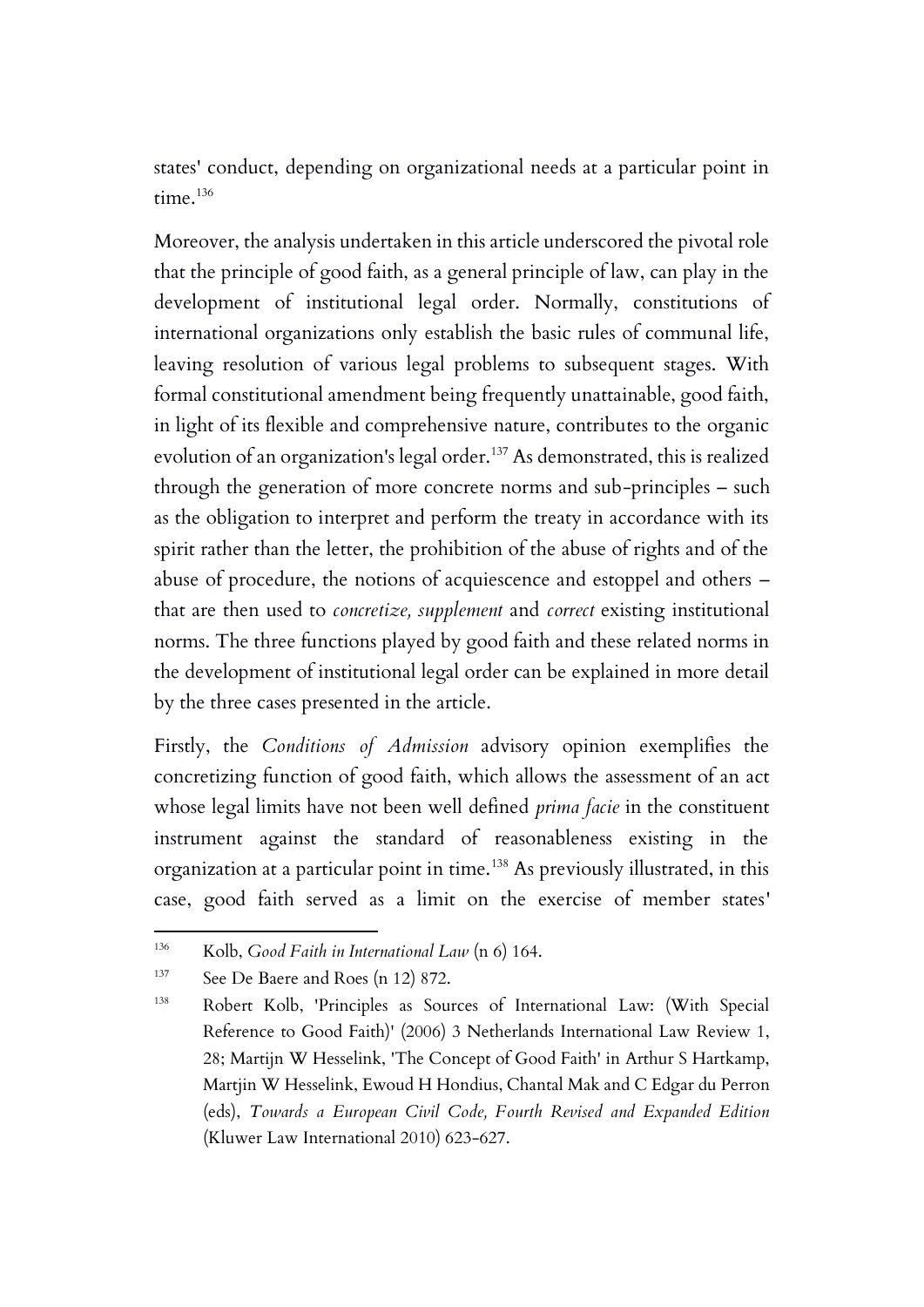interpretative powers, verifying whether their votes were based on acceptable reasons.<sup>139</sup> Arguably, this function is essential in the majority of international organizations, which, unlike the European Union, include no organ that can provide an authoritative interpretation of their constitutions that is binding on other organs and member states.<sup>140</sup> In this light, reliance on good faith can compel member states to exercise self-restraint in their auto-interpretation of provisions of the constituent instrument by requiring them to act reasonably. $141$ 

In turn, the second case study concerning the potential transfer of the WHO Regional Office in the Middle East is an illustration of the supplementary function of good faith, which consists of devising specific additional duties to cover novel legal situations.<sup>142</sup> As explained in the analysis of the case, the ICJ developed various duties of consultation and co-operation incumbent upon Egypt and the organization, which were a natural consequence of faithful execution of their commitments. The case illustrates the fundamental role that the duty of cooperation plays in compensating for institutional shortcomings, specifically in relation to law enforcement. In the absence of a final judicial authority capable of resolving disputes between the organization and its member states and enforcing the solution by means of sanctions (with the ICJ exercising merely an advisory function), the willingness to cooperate in good faith is essential for peaceful resolutions of major and minor crises.<sup>143</sup>

<sup>&</sup>lt;sup>139</sup> Eric De Brabandere and Isabelle Van Damme, 'Good Faith in Treaty Interpretation' in Andrew D Mitchell, M Sornarajah and Tania Voon (eds), *Good Faith and International Economic Law* (Oxford University Press 2015) 57.

<sup>140</sup> Müller and Kolb (n 44) 95.

<sup>141</sup> Ibid 97. See also De Brabandere and Van Damme (n 139) 38-40.

<sup>142</sup> Mathias E Storme, 'Good Faith and Contents of Contracts in European Private Law' in Santiagu Espiau and Antoni Vaquer (eds), *Bases de un Derecho Contractual Europeo* (Tirant lo Blanch 2003); Hesselink (n 138) 627.

 $^{143}$  Kotzur (n 38) para 8.